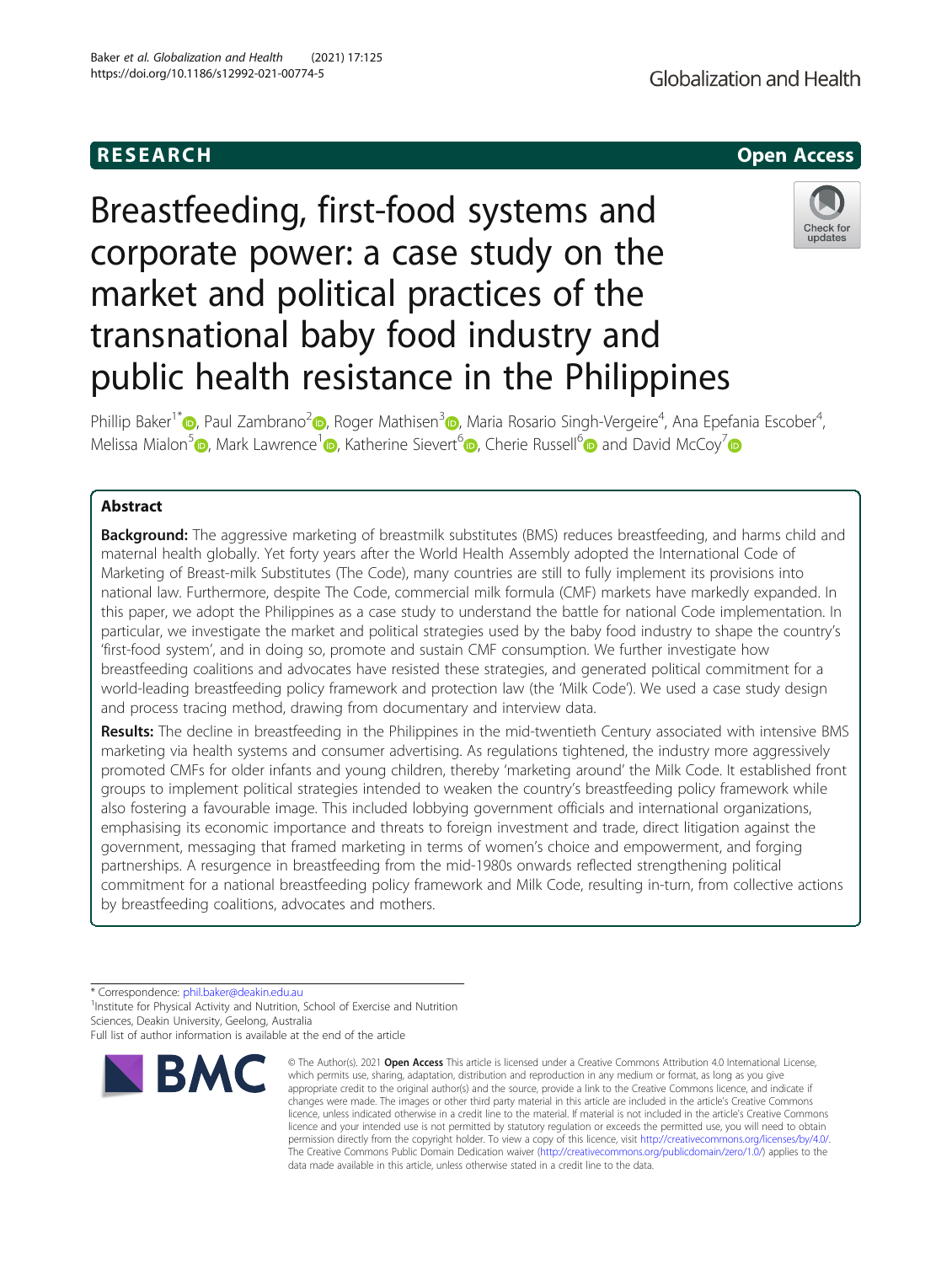**Conclusion:** The Philippines illustrates the continuing battle for worldwide Code implementation, and in particular, how the baby food industry uses and adapts its market and political practices to promote and sustain CMF markets. Our results demonstrate that this industry's political practices require much greater scrutiny. Furthermore, that mobilizing breastfeeding coalitions, advocacy groups and mothers is crucial to continually strengthen and protect national breastfeeding policy frameworks and Code implementation.

Keywords: Infant formula, Breast milk substitutes, Commercial determinants of health, Breastfeeding, Political economy

#### Introduction

The World Health Organization (WHO) recommends infants initiate breastfeeding in the first hour of life, exclusively breastfeed for 6 months, and thereafter receive nutritionally adequate and safe complementary foods, while breastfeeding continues for up to 2 years of age or beyond [\[1](#page-16-0)]. Yet, less than half of the world's children meet these three recommendations [\[2](#page-16-0), [3\]](#page-16-0). One key explanation for these low worldwide breastfeeding rates, is the aggressive marketing of breastmilk substitutes (BMS) [[4\]](#page-16-0). Commercial milk formulas (CMF) are the main type of BMS marketed and consumed worldwide by infants (ages 0–12 months) and young children (ages 13–36 months). This includes standard infant formula (for ages 0–6 months), follow-up infant formula (7–12 months), toddler or growing-up milks (13–36 months) and specialised formula (for specific disorders, diseases or medical conditions) categories. Irrespective of country context, exposure to the marketing of these products increases bottle-feeding, and reduces breastfeeding initiation, exclusivity and duration [[5,](#page-16-0) [6\]](#page-16-0).

The WHO/UNICEF Global Strategy for Infant and Young Child Feeding calls on governments to protect, promote and support breastfeeding, including through the adoption of The International Code of Marketing of Breast-Milk Substitutes (The Code) into national law [[7](#page-16-0)]. Adopted in 1981, The Code was the first of its kind adopted under the auspices of the United Nations (UN) system, intended to regulate the harmful practices of the baby food industry, at a time of accelerating globalization and growth in the size and economic power of transnational corporations [\[8](#page-16-0)]. The Code was also a response to the mobilization of a transnational advocacy network, the International Baby Food Action Network, and allies within governments, WHO, UNICEF and others in the UN system [\[9](#page-16-0)]. Importantly, implementation and monitoring of The Code is supported by the UN Convention on the Rights of the Child, and its monitoring body the Committee on the Rights of the Child.

Yet, as we mark the 40th anniversary of The Code, there is still a long way to go towards its full worldwide implementation. The latest monitoring report found that although 136 (70%) of 194 reporting countries had adopted at least some provisions of The Code into

national law, just 25 (13%) were considered substantially aligned, and 58 (30%) had adopted no provisions whatsoever [[10\]](#page-16-0). Furthermore, CMF markets have massively expanded since 1981 – between 2005 and 2019 alone, world sales more than doubled from 1 to 2.2 million tonnes per annum  $[11]$  $[11]$ . Elsewhere we describe this transition to higher formula diets as reflecting transformations in the systems that provision foods and structure infant and young child feeding practices at the population level – what we call *first-foods systems* [\[12](#page-16-0)].

Growth in CMF consumption is occurring mainly in industrialising middle-income countries, home to the world's largest populations, indicating an unprecedented change in infant and young child diets [\[13](#page-16-0)]. It is also occurring in the context of continuing economic globalization, including rapid growth in the size, transnational reach and consolidation of the baby food industry, with the majority of sales accruing to just a small number of 'Big Formula' corporations [[14\]](#page-16-0). Despite these developments, surprisingly few studies have investigated what market and political strategies the baby food industry has used to expand, sustain and protect its CMF markets worldwide, with some exceptions [\[15](#page-16-0)–[18](#page-16-0)]. Nor have studies described how other first-food system actors, among them governments, international organizations, civil society groups and mothers, have successfully resisted corporate power to protect, promote and support breastfeeding.

In this paper, we adopt the Philippines as a case study to illustrate the continuing battle for worldwide Code implementation. We chose the Philippines because of its early and comprehensive implementation of The Code, consolidated and well-established baby food industry, its active civil society and ease of access to documentary data and key informants. Furthermore, The Philippines was also influential in generating international support for the adoption of The Code in the first place, evidenced by the speech given by Dr. Navidad Clavano in 1978, at the now famous Kennedy Hearings in the United States (US) Senate. Today, it is recognised as a 'lighthouse' country, being one of only 25 countries whose Milk Code law and supporting policies are 'substantially aligned' with The Code [[10\]](#page-16-0), and closely watched by others across the Southeast Asia region [\[19](#page-16-0)].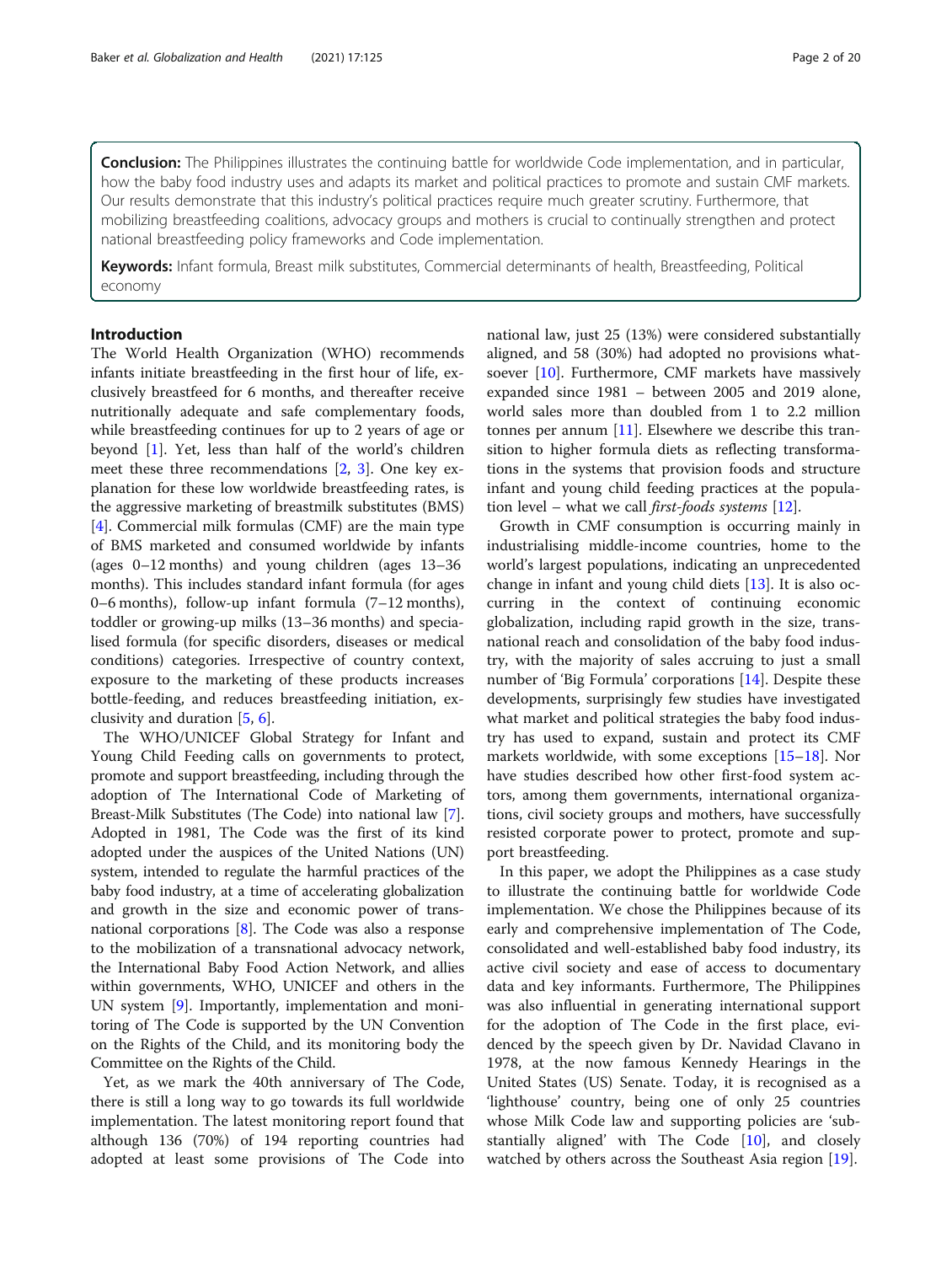We also chose the Philippines because of the immense opportunity breastfeeding presents for sustainable development. The country's exclusive breastfeeding rate (< 6 months) sits at just 34%. Scaling-up breastfeeding to near universal levels would prevent the deaths of an estimated 9000 Filipino children and 1900 mothers annually, and a further three million cases of child diarrhoea and pneumonia, and 16,800 cases of child obesity [\[20](#page-16-0)]. This would potentially save >US\$16 million in health system treatment costs related to reduced mortality and morbidity, and generate US\$3.8 billion for the economy (1.05% of gross national income), through increasing children's cognitive capacity and preventing premature deaths. It would further reduce families' out-of-pocket healthcare expenditures, and divert the US\$839 million families' spend on BMS every year to basic needs, including healthcare and food [\[20\]](#page-16-0).

In this paper, our aim is to describe and understand the market and political practices used by the baby food industry to shape the Philippine first-food system in ways that drive and sustain CMF consumption, including its organised resistance to implementation of the country's Milk Code. We also seek to describe how the power of this industry has been resisted, to protect and continually strengthen the country's breastfeeding policy framework.

## Methods

Given the complex and multi-variable nature of the topic under study, we adopted a theoretically guided case study design [\[21\]](#page-16-0), and process tracing method [[22](#page-16-0), [23\]](#page-16-0). This involved several steps. First, describing the scope and setting of the case study; second, collecting data from documentary sources and key informant interviews; and finally, synthesising results. To help develop initial concepts, guide our data collection and organize the results, we were guided by a theoretical framework (outlined in Text S1), which we developed in earlier studies on first-food systems and corporate power [[12](#page-16-0), [14\]](#page-16-0). We did not place constraints on the time-period under study, but allowed for an emerging understanding of events.

#### Scope and setting of the case study

The Philippines is an archipelago nation in Southeast Asia, spanning 7600 islands across three main geographical areas [\[24](#page-16-0)]. The population of 111 million includes diverse ethnic and cultural groupings [\[25\]](#page-16-0). It is a lowermiddle income country, with a gross national income per capita of US\$3850 in 2019 [[26\]](#page-16-0), with 16.6% of Filipinos living below the national poverty line in 2018 [[27\]](#page-16-0).

Since 1986, a presidential democratic constitutional republic system of government has been in place, comprising a bicameral Legislative Congress of the Senate and House of Representatives; a Judiciary, with the Supreme Court as the highest body; and an Executive, including the President and Cabinet [[28\]](#page-16-0). Lawmaking requires a draft bill to be filed in and approved by both the Senate and House of Representatives respectively, before transmission to the President who may either sign the bill into law as a Republic Act, veto, or take no action – in which case the bill lapses into law after 30 days. The President may also issue orders, proclamations, or circulars under the ordinance powers granted by the Constitution, including Executive Orders that have the force and effect of law [\[29](#page-16-0)]. Government is strongly decentralized, with semi-autonomous Local Government Units (LGUs) at province, city, municipality and Barangay levels [[30\]](#page-16-0).

Links with the international system include membership in the United Nations (1945), World Trade Organization (1995) and Association of Southeast Asian Nations (1967). The Philippines has ratified numerous human rights treatises, including the Convention on the Rights of the Child (1990) and the Convention on the Elimination of All Forms of Discrimination Against Women (1981), [[31\]](#page-16-0). The Western Pacific Regional Office of WHO is located in Manila, as are country offices of various international organizations. The Philippines was under Spanish colonial rule from the sixteenth Century, followed by the United States (US) in 1901. Close relations with the US persisted until the current administration, under President Rodrigo Duterte, ushered a recent foreign policy pivot towards China [\[32](#page-16-0)].

#### Data collection

We applied standard case study data collection techniques, allowing us to triangulate across multiple data sources [[22](#page-16-0), [23\]](#page-16-0). First, we conducted focused searches of academic (Scopus, PubMed, Google Scholar) and internet (Google) databases to find journal articles, using infant and young child feeding (IYCF) related key words and search strings. As our understanding of the case study evolved, we conducted further branching searches, including focused searches on the two market leaders Nestlé and Mead Johnson (Reckitt Benckiser), and their corporate websites. From these initial documents, and from consultations with local experts, we identified other key actors. We then collected publicly available documents from the websites of government agencies, industry groups, professional associations, civil society organizations, and the media. To source archival website data, we used the Way Back Machine (Internet Archive; https://archive.org/web/).

To complement the documentary data, the lead author conducted interviews with 17 participants between May and November 2020 [\[33](#page-16-0)]. Participants were recruited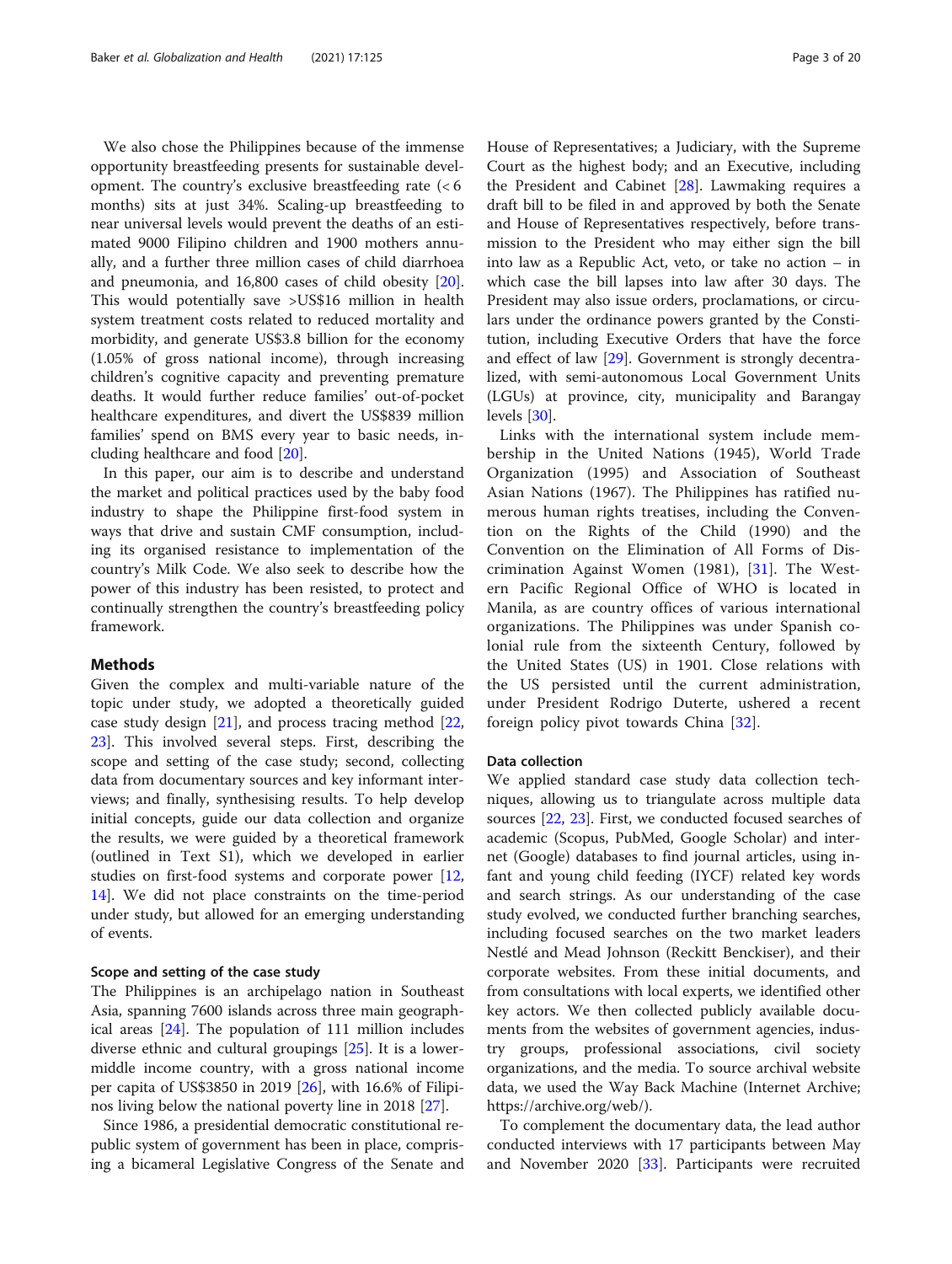using a purposive snowball sampling method [[34\]](#page-16-0), identified by their sector or study number only. Initial email invitations were sent to 32 individuals. Three declined to participate, all from industry, and 12 did not respond. Participants were from government  $(n = 3)$ , civil society  $(n = 4)$ , international organizations  $(n = 8)$ , and academia  $(n = 2)$ . All interviews were online, ranging from 30 to 90 min in duration. The interviews were semi-structured and followed an interview guide developed from the framework. With consent, interviews were recorded and transcribed. Several informants provided additional documentary evidence.

#### Data analysis and reporting

Interview transcripts and documents were coded using NVivo by the lead author. A coding schema was developed from the theoretical framework (Text S[1\)](#page-15-0) and additional emergent themes were captured using open coding. The coding schema was refined using constant comparative thematic analysis. The final interpretation of events was clarified through 'member-checking' with three informants [\[33](#page-16-0)].

#### Ethics, funding and reflexivity

This study was funded by the WHO's Department of Maternal, Newborn, Child and Adolescent Health. The funder played no role in the conduct of the research, and all interpretation of the data and findings are the authors' alone. The research team drew from both academic and practitioner experience, including experts in infant and young child feeding, public health nutrition and food policy. This study was approved by Deakin University's Human Research Ethics Committee (2019– 398).

## Results

We structure the results as follows. First, we describe historical changes in the Philippine first-food system, including the role of BMS marketing, and associated changes in IYCF indicators. Second, we describe the political strategies used by the baby food industry to foster a policy, regulatory and knowledge environment that enables its marketing. Third, we describe how, despite this corporate political activity, political commitment for a comprehensive policy framework to protect, promote and support breastfeeding emerged in the country. Finally, we consider the power of breastfeeding coalitions, advocates and mothers.

## The Philippine first-food system, BMS marketing and the decline and resurgence of breastfeeding

The Philippines experienced a dramatic decline in breastfeeding in the mid to late twentieth century, followed by a resurgence. Table [1](#page-4-0) presents data on

relevant indicators for the period 1963–2017. Breastfeeding rates reached a historic low-point in the early-1980s. Between 1967 and 1983 the median duration of breastfeeding declined by  $16\%$  from 14.5 to 12.1 months  $[35]$  $[35]$ , before steadily rising to 19.8 months in 2017. Other breastfeeding indicators reported from 1993 onwards, show a steady improvement in breastfeeding initiation, those ever-breastfed, and continued breastfeeding at 20– 23 months. However, since 1993, the percentage of infants exclusively breastfed (< 6 months) fluctuated between 24.7 and 37.5%, and today remains well below the World Health Assembly's Global Target of 50% by 2025.

These historical trends in breastfeeding rates are explained by changes in the Philippine first-food system. Several studies reported the decline in breastfeeding as occurring mainly among wealthier, urban and more educated mothers. This was attributed to income growth, social changes associated with urbanization and modernity, rising women's workforce participation, the medicalization of birthing and newborn care (especially in urban private hospitals), and the widespread availability of BMS in the country, together with intensified commercial marketing through health systems and directly to consumers via retail channels [[35,](#page-17-0) [37,](#page-17-0) [41](#page-17-0), [42](#page-17-0)].

In 1981, a survey of 100 barangays (villages) in Bicol, the country's third poorest region, found BMS widely distributed through birthing facilities and retail stores. Of the private and public hospitals surveyed, 95 and 67% had received free infant formula samples respectively, of which  $\sim 80\%$  distributed these samples 'all of the time'. Donations of equipment and supplies to health clinics was common with, for example, 95% of infant identification bracelets carrying a BMS manufacturer's brand. In private and public hospitals, 28 and 20% respectively provided the names of mothers to sales representatives, or allowed direct contact in the facility itself [[43\]](#page-17-0).

A 1982 survey of staff in clinics across Metropolitan Manila, found 70% were visited by sales representatives (so-called 'med-reps') at least once per month, with a range of one to 20 visits [[44\]](#page-17-0). Between 1984 and 1986 in Metropolitan Cebu, another study found over half of clinics were distributing BMS samples, with 40% allowing direct contact between sales representatives and mothers. In the 2 years following the passage of the Milk Code in 1986, these practices declined significantly, and in many clinics ceased altogether. However, the availability of formula for older infants in health facilities, a product category not covered by the Milk Code at the time, surged by  $80\%$  [\[45](#page-17-0)].

Between 2003 and 2005, total milk formula sales boomed from US\$260 million to US\$420 million [\[46](#page-17-0)], reached US\$699 million by 2006, and then increased by a further 19% to US\$839 million in 2020 [[11\]](#page-16-0). Between 2006 and 2020, there were modest declines of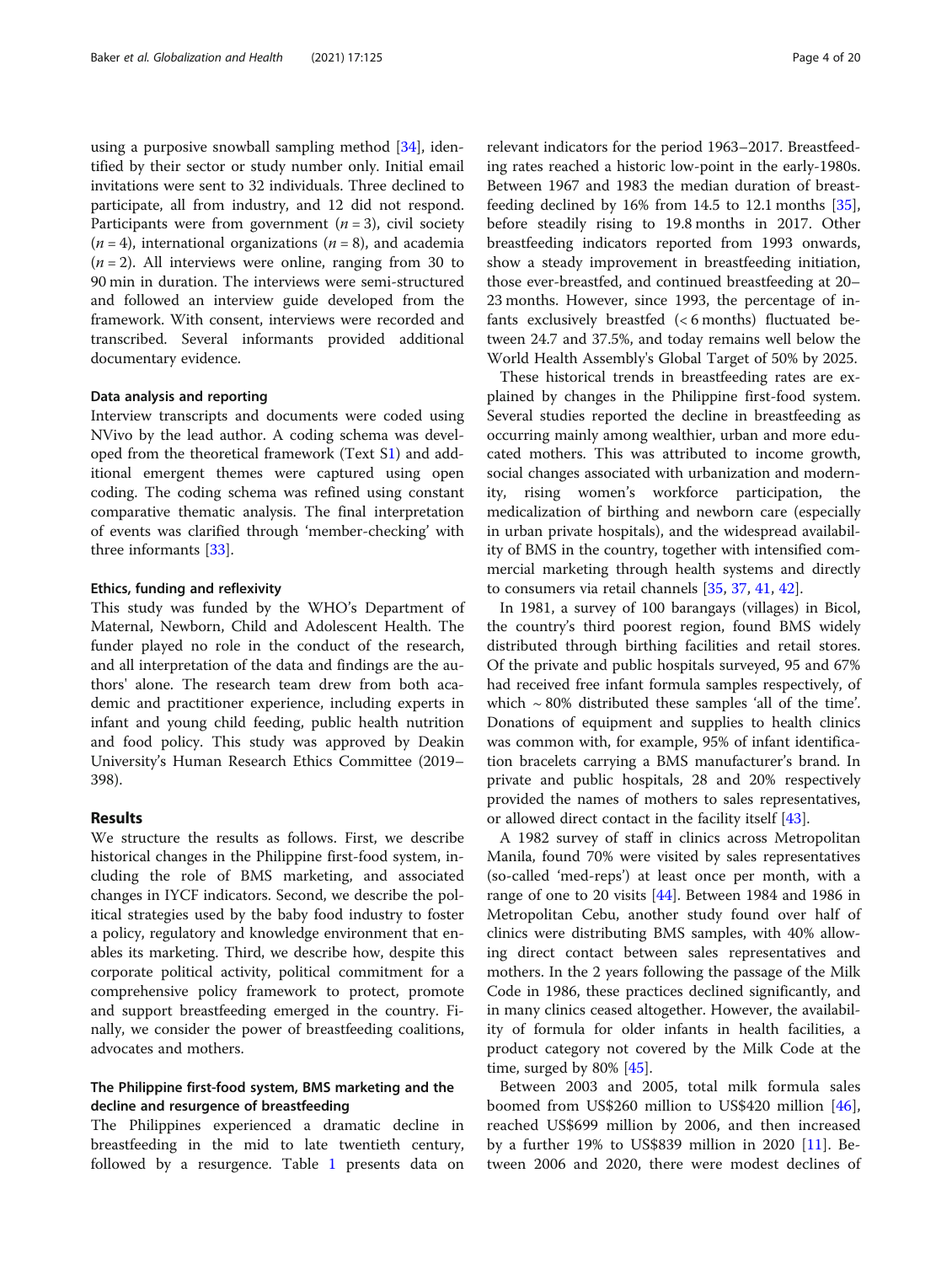<span id="page-4-0"></span>

| Table 1 Trends in demographic, infant and young child feeding, and maternal, neonatal and child health indicators in the |  |  |
|--------------------------------------------------------------------------------------------------------------------------|--|--|
| Philippines, 1967–2017                                                                                                   |  |  |

| Category                               | <b>Indicators</b>                                              | 1967         | 1972           | 1977              | 1982        | 1987              | 1993                       | 1998 | 2003           | 2008     | 2013              | 2017              |
|----------------------------------------|----------------------------------------------------------------|--------------|----------------|-------------------|-------------|-------------------|----------------------------|------|----------------|----------|-------------------|-------------------|
| Demographic                            | Population (millions) <sup>a</sup>                             | 32.8         | 37.9           | 43.6              | 50.0        | 57.3              | 66.6                       | 74.7 | 83.1           | 90.9     | 98.9              | 105.2             |
|                                        | GNI per capita (constant 2010 US\$) <sup>a</sup>               | 1240         | 1343           | 1612              | 1724        | 1407              | 1521                       | 1845 | 1926           | 2298     | 2787              | 3369              |
|                                        | Urban population $(\%)^a$                                      | 32.1         | 34.0           | 36.3              | 39.3        | 44.2              | 46.7                       | 46.3 | 45.9           | 45.5     | 45.9              | 46.7              |
|                                        | Female labor force participation (%<br>aged $15+$ <sup>a</sup> |              |                |                   |             | 48.3              | 47.8                       | 49.3 | 46.9           | 46.9     | 48.3              | 44.9              |
|                                        | Birth rate (per 1000 people) <sup>a</sup>                      | 40.6         | 38.5           | 37.4              | 35.9        | 34.2              | 31.8                       | 30.1 | 28.4           | 25.8     | 23.6              | 21.0              |
| Infant and young child<br>feeding      | Median breastfeeding duration<br>(months)                      | $14.5^\circ$ | $13.7^{\circ}$ | 12.9 <sup>c</sup> | $12.1^c$    | 12.5 <sup>d</sup> | $14.1^e$ 12.8 <sup>e</sup> |      | $14.1^{\circ}$ | $14.3^e$ | $16.7^e$          | 19.8 <sup>e</sup> |
|                                        | Breastfeeding initiation (%) <sup>b</sup>                      |              |                |                   |             |                   | 35.6                       | 34.5 | 46.1           | 48.3     | 49.7              | 56.9              |
|                                        | Ever breastfed (%) <sup>b</sup>                                |              |                |                   |             |                   | 88.1                       | 89.1 | 86.8           | 89.6     | 93.7              | 93.2              |
|                                        | Exclusive breastfeeding 0-5 months<br>$(%)^{\circ}$            |              |                |                   |             |                   | 28.9                       | 37.5 | 34             | 33       | 24.7 <sup>†</sup> | 29.0 <sup>f</sup> |
|                                        | Continued breastfeeding 20-23<br>months (%) <sup>b</sup>       |              |                |                   |             |                   | 24.3                       | 29.5 | 32.3           | 34.4     | 40.9              | 52.3              |
|                                        | Percentage of baby friendly health<br>facilities <sup>9</sup>  |              |                |                   |             |                   |                            | 83   |                |          |                   | 5                 |
| Maternal, neonatal and child<br>health | Neonatal mortality rate (per 1000<br>births) <sup>b</sup>      |              | 25.5           | 25.2              | 24.0        | 21.4              | 17.8                       | 16.5 | 16.0           | 15.2     | 14.6              | 13.9              |
|                                        | Infant mortality rate (per 1000 births) <sup>b</sup>           | 57.5         | 54.7           | 54.1              | 51.7        | 45.9              | 34.9                       | 29.8 | 27.3           | 25.4     | 24                | 22.7              |
|                                        | Under-5 mortality rate (per 1000<br>births) <sup>b</sup>       | 87.6         | 82.7           | 81.7              | 77.4        | 67.1              | 47.8                       | 39.4 | 35.6           | 32.6     | 30.6              | 28.7              |
|                                        | Number of under-5 child deaths<br>(thousands) <sup>b</sup>     |              | 117.1          | 128.9             | 135.0 128.1 |                   | 99.3                       | 87.3 | 83.1           | 76.4     | 71.3              | 64.1              |
|                                        | Birth deliveries in a health facility (%) <sup>b</sup>         |              |                |                   |             |                   | 28                         | 34   | 38             | 44       | 61                | 78                |
|                                        | Pregnancy attended at least once by<br>SHP (%) <sup>b</sup>    |              |                |                   |             |                   | 83                         | 86   | 86             | 88       | 91                | 95                |

Notes:  $a$  data from [[26\]](#page-16-0),  $b$  from [\[2](#page-16-0)],  $c$  from [[35](#page-17-0), [36\]](#page-17-0),  $d$  from [\[37](#page-17-0)],  $e$  from [[38\]](#page-17-0),  $f$  from [[39](#page-17-0)], data in the 2013 column is for 2015, and in the 2017 column for 2018, 9 from [[40\]](#page-17-0), data in the 2008 column is for 2009, and in the 2017 column for 2016, SHP Skilled health professional

− 6.1 and − 6.2% in infant and follow-up formula sales respectively, but an increase of 49 and 62% in toddler milk and specialised formula sales [[11](#page-16-0)]. In 2003, a national survey found almost half of families with infants and young children purchased BMS, including one-third of families living on less than US\$2 per day. This indicates BMS use was no longer limited to wealthier groups, but also common among the country's poorest consumers [\[11](#page-16-0)].

Marketing expenditure data is sparse for the Philippines. However, between 2006 and 2007, an estimated ~US\$85–100 million was spent on BMS advertising, about half the annual budget of the Department of Health [[46\]](#page-17-0). The industry ranked sixth among the top ten advertising 'big spenders' in the country [\[47\]](#page-17-0). Such marketing is influential. In 2011, a survey study reported 59% of mothers with young children recalled having seen a CMF advertisement. The use of BMS was twice as likely among those with recall of an advertisement versus those without, and associated with a six-fold greater likelihood of breastfeeding cessation before 12 months of age [\[48\]](#page-17-0).

As reported in many other countries, we found evidence of 'medical marketing' through health professionals. For example, in 2020, Nestlé, Abbott and Mead Johnson (Reckitt Benckiser) sponsored the Annual Convention of the Philippine Pediatric Society (PPS). The PPS wrote to the Department of Health stating that due to the Covid-19-related economic crisis 'partnering with pharmaceutical and nutritional companies can help bring this medical forum to succeed', and requested a 'more understanding and supportive EO51 and Milk Code be implemented at this time' [[49\]](#page-17-0). Five of the 15 members of the PPS Board of Trustees, including the President and Secretary, declared a conflict of interest in their curriculum vitae, as a 'Member Speakers Bureau' or 'Key Opinion Leader' for a baby food / pharmaceutical company.

From 2017 and 2021, the industry also engaged other professionals on the use of infant formulas, follow-up formulas and human milk fortifiers. Among them were the Integrated Midwives Association of the Philippines, Philippine League of Government and Private Midwives, the Philippine Association of Nutrition and the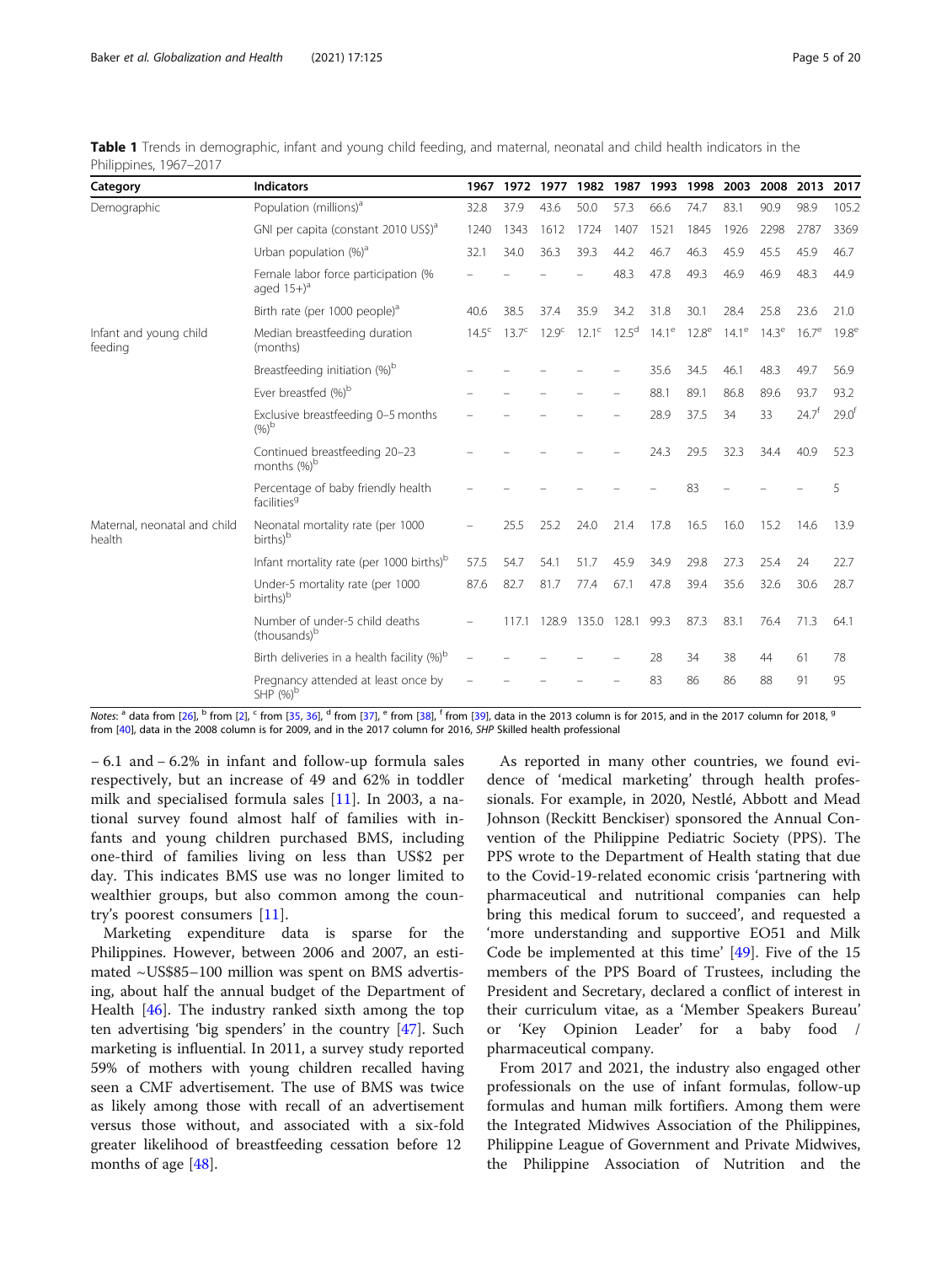Nutritionist Dietitians Association of the Philippines, as well as individual paediatricians in the conduct of health worker seminars and research dissemination. This included sponsorship for conference attendance, accommodation and travel, and sponsored scholarships and grants for graduate and post-graduate students [[50\]](#page-17-0).

## The structure and corporate political activity of the baby food industry in the Philippines

To grow and sustain its market in the Philippines, the baby food industry has not only made large investments in marketing, including inappropriate promotion. It has also implemented political strategies to prevent, delay or weaken policy frameworks and regulations that constrain its marketing activities.

#### The structure of the Philippine baby food industry

The baby food industry has long been present in the Philippines. Milk formula use was reported in the earlytwentieth century, when Filipino's traveling to Europe were introduced to artificial feeding, and by 1907 had established the La Gota de Leche in Manila, as a philanthropic organization to distribute bottled milk to infants unable to breastfeed. By 1910, reports of diarrheal disease among bottle-fed infants appeared in the medical literature [\[41,](#page-17-0) [51\]](#page-17-0).

Given the country's high birth rate and large population, the Philippines represents an important market for the baby industry. For example, 2.5 million babies are born every year in the country, compared with just 300,000 in Cambodia [\[47](#page-17-0)]. Nestlé, the world's largest food manufacturer, was at the vanguard of the industry's first-wave of globalization in the late-1800s, hence benefiting from its 'first-mover advantage' in many markets. This included the Philippines, where it was marketing its products as early as 1895, and established its first permanent sales office in Calle Renta, Binondo in 1911 [\[52](#page-17-0)]. As of 2018, Nestlé reported employing 3700 people across the country [\[52](#page-17-0)].



As Fig. 1 shows, the Philippine CMF market was strongly oligopolistic in 2020, dominated by a small number of transnational corporations. Nestlé and Reckitt Benckiser (UK; Mead Johnson) controlled 94% of sales between them, each with a 47% market share [[11\]](#page-16-0). Abbott Laboratories (US) and Royal FrieslandCampina (RFC; Netherlands) are minor players with 2.5 and 0.4% shares respectively. Further indicating the importance of the market, Danone (France) recently entered the Philippines [\[53](#page-17-0)]. Other companies were key players until 2012, when RFC acquired the Filipino milk formula manufacturer Alaska Milk Corporation, and Nestlé acquired the long-standing market leader Wyeth (US).

Informants referred to three major recent periods of corporate political activity (CPA), which aligned closely with our documentary evidence.

## First major period of corporate political activity (CPA), 2004–07 – attempts to weaken the Milk code

On September 27, 2004 the DOH initiated the drafting of Revised Implementing Rules and Regulations (RIRRs) to strengthen the country's Milk Code. The stated purpose was "… to achieve the relevant constitutional mandates, implement international commitments and provide solutions to the problems identified in scientific and medical studies" and to respond to the "… undue advantage of the loopholes and gaps in the Milk Code and its previous implementing rules [taken by BMS manufacturers and distributors] to massively undermine breastfeeding in the Philippines" [\[54](#page-17-0)].

A technical working group was established to guide the process, comprising government, civil society and academic representatives, in consultation with UNICEF and WHO [\[54](#page-17-0)]. The planned RIRRs included inter alia adopting stronger administrative and criminal penalties for violators; restrictions on industry participation in breastfeeding policy development; and new prohibitions on health and nutrition claims on labels, pictures idealizing infants and children on products, gifts including free samples to health professionals, the provision of health professional training, and BMS donations during emergencies [\[55](#page-17-0)].

Public consultations were convened with interested parties on February 28 and July 8, 2005, both attended by milk formula manufacturers, and the latter by the Advertising Board of the Philippines and other industry groups, with various position papers submitted beforehand [\[56](#page-17-0)]. Despite this consultative process, the Pharmaceutical and Healthcare Association of the Philippines (PHAP), a lobby group representing the US pharmaceutical companies Abbott Ross, Mead Johnson, Wyeth and others [[57](#page-17-0)], initiated a wide-reaching interference campaign, intended to block passage of the RIRRs.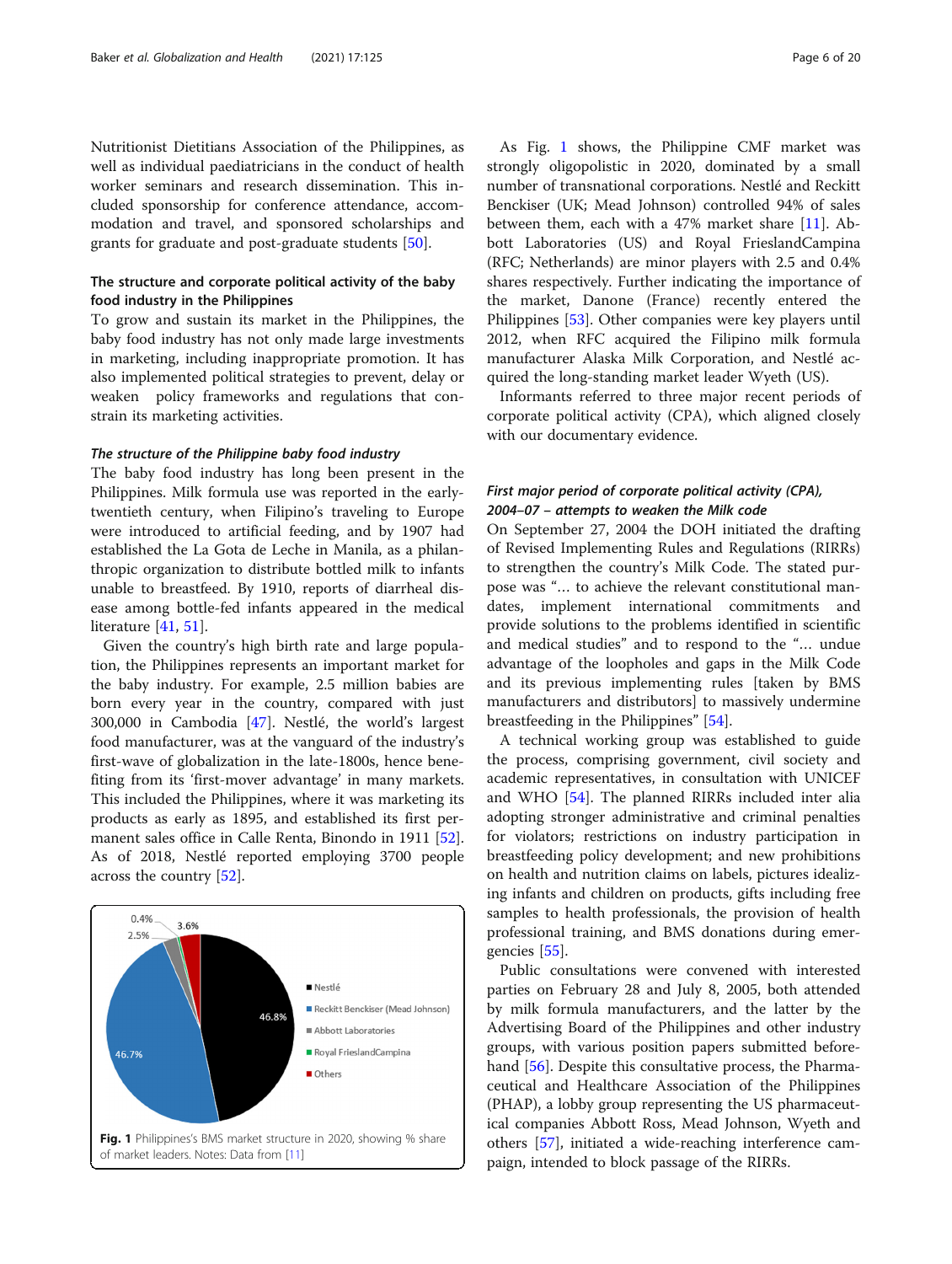This was first apparent when industry lobbyists, and then officials from the US Embassy and State Department, applied political pressure during meetings with the Secretary of Health and his undersecretaries [\[47](#page-17-0)]. The Secretary later stated;

They wanted the old provisions of the law [reinstated] … We could not agree. Those were the very loopholes that existed and allowed them to go around the [rules] … some very influential people [were] telling us [about] the economic implications, if these guys … close their operations and move out of the country. That might lead to unemployment [[47\]](#page-17-0)

Lobbying at the highest level soon followed. On January 12, 2006, the CEO of PHAP addressed a letter to the President of the Philippines Gloria Macapagal Arroyo, raising;

...questions and protests regarding the constitutionality, legality and validity of certain provisions … which make the [RIRRs] susceptible to a temporary restraining order and … the government to possible sanctions imposed by the World Trade Organization [\[58](#page-17-0)].

The letter claimed the RIRRs constituted an improper use of administrative power (that as subordinate legislation it goes beyond EO51); further, that the DOH lacked the legal authority to impose administrative sanctions; and that it violated trademark and other intellectual property protections of the WTO Agreement on Trade-Related Aspects of Intellectual Property Rights (TRIPS). The CEO urged the President to consider other causes of infant mortality, and to postpone implementation of the RIRR "until a committee is able to make extensive studies and refinements in the provisions" [\[58](#page-17-0)].

On January 20, 2006, PHAP representatives met the Secretary of Health, to further voice their concerns [\[56](#page-17-0)]. Ten days later, on January 30, the President of PHAP wrote a letter to the Chairman of the Committee on Trade and Industry, echoing many of the arguments made earlier to the President, stating "… the IRR will discourage investment consideration in the Philippines. Two of our members are poised for expansion of their facilities and have investment approval to proceed. However, some reservations are now being raised about the merit of proceeding" [\[59](#page-17-0)]. Furthermore, that PHAP;

… seek [s] your committee's help in asking the Secretary of Health to defer signing and implementation [of the RIRRs] … until further

evaluation can be made to assess its legality, constitutionality and impact to trade, employment and investment. We also believe that the interest of Filipino infants can best be served through an effective education campaign on proper nutrition directed to mothers [\[59](#page-17-0)]

In a letter dated the same day, the Department of Trade and Industry wrote to the Chairman of the Committee on Trade and Industry, stating that the RIRRs;

… may result in an infringement of the fundamental right of consumers to information and choice … Moreover, we believe that the policies of the State must be liberalized to give industry players, local or foreign, the right to promote their products within the scope of the Code. Otherwise, said restrictive provisions as cited herein might result to the damage of the infant formula sub-sector, which employs a substantial number of Filipinos [[60](#page-17-0)]

Industry positions differed. The CEO and Chairman of Nestlé Philippines wrote to the Chairman's of the Committee on Health and Committee on Trade and Industry, seeking to distance itself from PHAP;

… [the] position of Nestlé Philippines on the two bills is quite different from the position taken by members of [PHAP] … our company is not a member … [nor] involved in the positions taken and representations made [\[61](#page-17-0)]

Instead, Nestlé argued that the RIRRs should cover products for ages 0–12 months (consistent with its own corporate policy), but not complementary foods for infants aged over 6 months, nor growing up milks and other milk products for beyond 1 year of age. It opposed the prohibition of continuing medical education, scholarships and research grants, and the dissemination of scientific and educational materials to health profes-sionals [\[61](#page-17-0)].

On February 16, a Congressional hearing was held where public health and industry representatives pre-sented their respective positions on the RIRRs [[56\]](#page-17-0). This was followed on March 27, by a letter sent from the milk manufacturers to the Secretary of Health [[56](#page-17-0)]. In the spirit of compromise, the draft RIRRs were revised 19 times by the DOH over the 2 years under development, accommodating several industry requests, eventually signed for approval by the Secretary of Health on May 15, 2006.

Lobbying was against the RIRRs was then coordinated internationally. On June 30, 2006, the International Formula Council (IFC; later rebranded the Infant Nutrition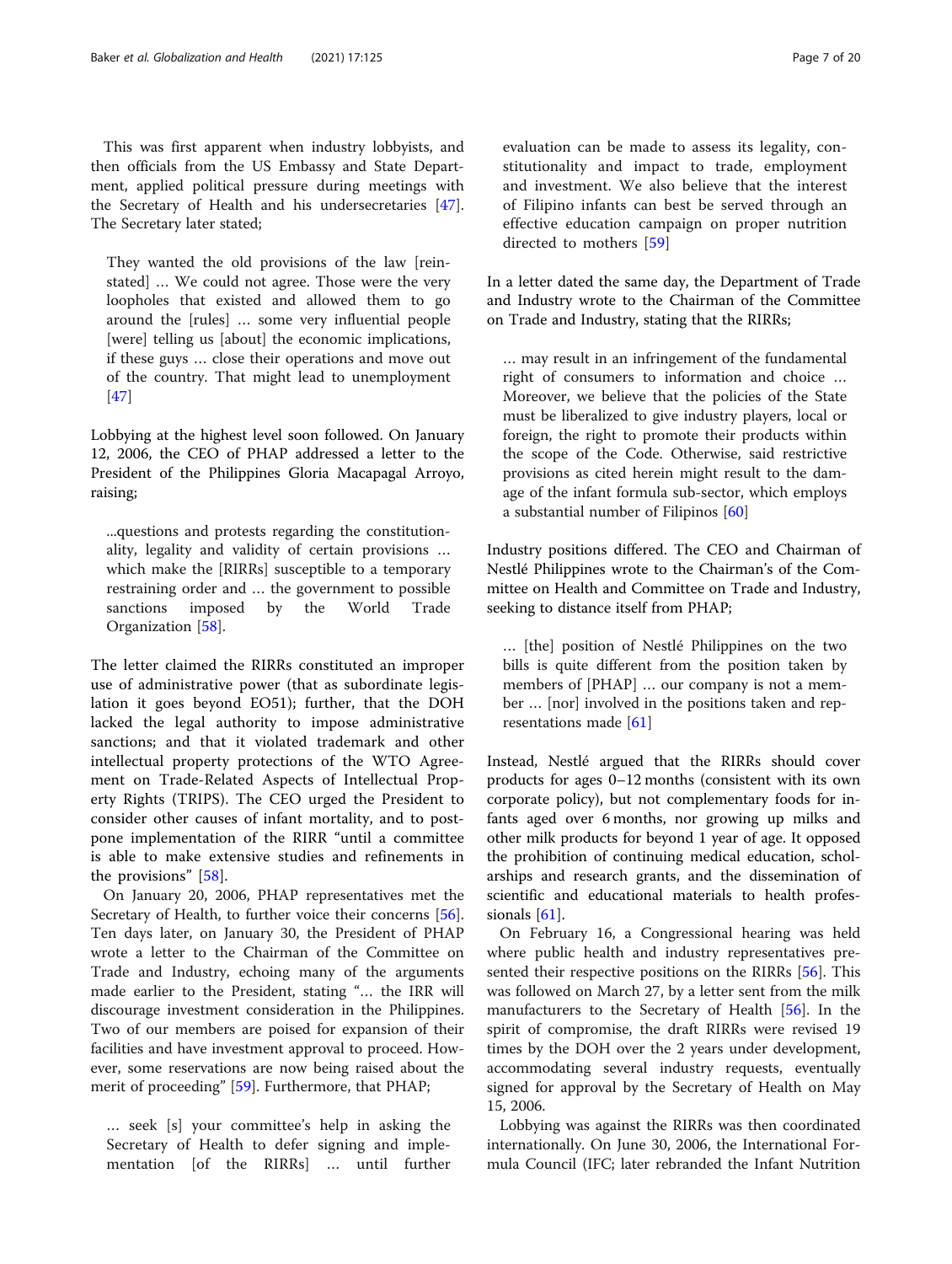Council of America), a US-based lobby group for the baby food industry, wrote a letter to UNICEF's Director General Ann Veneman. This requested a meeting and claimed the breastfeeding promotion activities of UNI-CEF's Philippines country office 'misrepresents the available scientific evidence regarding the alleged risks of not breastfeeding' [\[46](#page-17-0), [62\]](#page-17-0). A letter was also sent to the UNICEF regional office in Bangkok, complaining about the 'unscientific' remarks and questioning the competency of the UNICEF-Philippines country representative. A similar complaint was made against the WHO country representative [[63\]](#page-17-0).

On July 11, 2006, PHAP followed through on the earlier threat made to the President, by filing a petition to the Supreme Court. This disputed the authority of the DOH and the constitutionality of certain provisions of the RIRRs, and requested the issuance of a Temporary Restraining Order (TRO) to block its implementation [[46,](#page-17-0) [56](#page-17-0)]. In its submission, PHAP outlined the cost of compliance with the RIRRs at US\$192 million, a rare example of the industry's own estimates of the cost of regulatory compliance [[64\]](#page-17-0). On July 11, the Supreme Court issued a denial of the petition, and on July 24th PHAP submitted a request for a reconsideration of the decision [\[56](#page-17-0)].

At this stage, the baby food industry leveraged its wider influence network of allied business interest groups. On August 1, the President of the US Chamber of Commerce (USCC), a trade association representing millions of US businesses, wrote to President Arroyo saying the RIRRs put US-Philippine trade relations into jeopardy. The letter stated the RIRRs;

… would have unintended negative consequences for investors' confidence in the predictability of business law in the Philippines...If regulations are susceptible to amendment without due process, a country's reputation as a stable and viable destination for investment is at risk [[65](#page-17-0), [66](#page-17-0)]

## Furthermore, that;

… the IRR treats infant formula as a potential health hazard by requiring warning labels without any scientific justification, a step which would needlessly alarm potential consumers [[65,](#page-17-0) [66\]](#page-17-0)

The letter proposed USCC member companies were "… most willing to work with your Government to fashion a robust regulation to support consumers' educational and health needs" [\[65](#page-17-0), [66](#page-17-0)]. This was soon followed by a counter letter from the Secretary of Health, correcting several erroneous statements made by the USCC. On August 2, 2006, IFC lobbyists met with officers of the Philippine Embassy in

Washington D.C., stating it supported the position of the PHAP, as outlined earlier in the position paper sent to President Arroyo [\[67](#page-17-0)]. Earlier that month, the President did not deliver her annual speech during World Breastfeeding Week celebrations [\[63](#page-17-0)]. Although we could not ascertain the exact date, photo evidence shows senior executives from Wyeth Philippines making a 'courtesy call' on President Arroyo at the Malacanang Palace during this period [[68\]](#page-17-0).

On August 15, 2006, the Supreme Court reversed its initial decision, and issued the requested TRO, effectively preventing the DOH from implementing the RIRRs. Although the DOH had filed an urgent motion to lift the TRO on September 6, 2006  $[64]$  $[64]$ , it was not until June 19, 2007, when the Supreme Court considered oral arguments on the case, and it only delivered its decision on October 9, 2007. It ruled partially in favor of PHAP, agreeing that a total prohibition on advertising of all products and the proposed administrative sanctions set out in the RIRRs, could be implemented only if a law was passed to amend the Milk Code. However, it ruled overwhelmingly in favor of the DOH and lifted the TRO, stating that all other provisions of the RIRRs were consistent with the objectives and purpose of the Milk Code, and justified to protect public health [\[54\]](#page-17-0).

During this period, PHAP also initiated public influence campaigns. In November, 2006, it advertised in leading newspapers stating its support for breastfeeding as best for infants, but implied that breastfeeding advocates were limiting mother's freedom of choice, and cited statistics that breastfeeding rates were also high in the Philippines, which UNICEF later reported as erroneous [[69\]](#page-17-0). In February, and then during World Breastfeeding Week in August, 2007, it ran advertisements expressing concern for women unable to breastfeed, and again reported official breastfeeding statistics framed as 'encouraging positive trends' [\[70](#page-17-0)]. A New York based global strategic research firm also conducted an opinion poll that year, with the results released through a 'Mother Knows Best' group, emphasizing 'the right to choose' [[71\]](#page-17-0).

#### Second major period of CPA, 2007–13 – stealth legislation

This period of CPA focuses on the attempted passage of new legislation supported by the baby food industry. If passed, this would have significantly weakened the country's breastfeeding policy framework, and especially the Milk Code.

On December 7 and 10, 2007, the DOH issued guidelines establishing mandatory labeling standards for BMS and related products within scope of the Milk Code [[72](#page-17-0), [73\]](#page-17-0). That same year the companies Abbott, Nestlé, Wyeth, Mead Johnson and Fonterra, established a new front group – the Infant and Pediatric Nutrition Association of the Philippines (IPNAP). In May 2009, they convened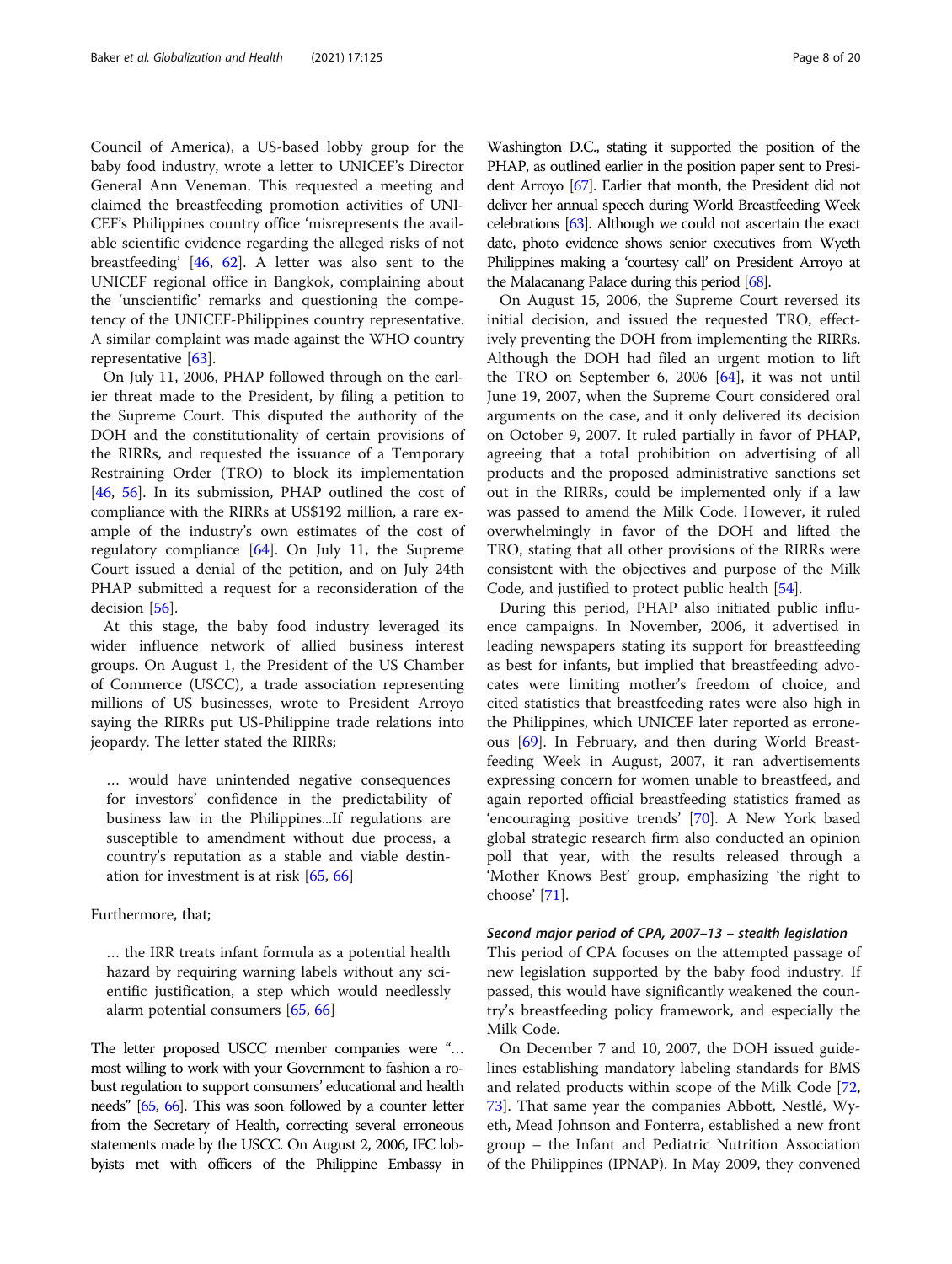a Technical Work Group, including representatives of its member companies [[74\]](#page-17-0). At the time of writing, IPNAP was governed by representatives from Abbott and Nestlé, and its Executive Director was a former Congressman and previous employee of the Office of the Secretary of Health [\[75](#page-17-0)]. The IPNAP website states it was formed;

… to establish the industry's collective approach to improving nutrition [and serve] as the industry's platform in promoting nutrition and development … and in advocating for government policies that enable the business community to demonstrate genuine corporate citizenship [[75\]](#page-17-0)

IPNAP is an active member of the Asia Pacific Infant and Young Child Nutrition Association [[76\]](#page-17-0), a regional industry lobby group, and the International Special Dietary Foods Industry (ISDI), the industry's peak international trade association [\[75\]](#page-17-0). IPNAP participates in the Philippine delegation, and APIYCNA participates in various other member state delegations, to the Codex Alimentarius Commission, the UN food regulatory body, alongside ISDI, which represents the industry in Codex as an observer. Through ISDI, IPNAP connects with a global network of at least 20 'infant nutrition' trade associations, representing milk formula manufacturers at international regional and country levels [\[77](#page-17-0)].

On September 5, 2011, on behalf of the IAC, the DOH issued a Memorandum directing its Bureau of Food and Drugs (FDA) to disallow "… any kind of trademarks" on all products covered by the Milk Code "… that contain health and nutrition claims or that may undermine breastfeeding and breastmilk to be placed on the labels" with the justification "that labels are marketing materials". According to the IAC, companies were attempting to legitimise various marks and claims for use on their products, by registering them with the Intellectual Property Office of the Philippines, and the "total effect" undermined breastfeeding, by portraying products as equivalent with, or as superior to, breastmilk [\[78](#page-17-0)].

In response, IPNAP wrote a 13-page letter protesting the Memorandum. It called on the IAC to consider the "far reaching effects" on the intellectual property rights of its members. The letter questioned the legality of the Memorandum, referring to the Intellectual Property Code of the Philippines, and the WTO's Technical Barriers to Trade (TBT) and TRIPS Agreements. Faced with this challenge, the DOH sought legal advice from the Department of Justice. In May and September 2012, Justice Secretary Leila de Lima issued two respective legal opinions reaffirming the legality of the Memorandum, and the FDA's legal authority to prohibit the use

of registered trademarks [[79,](#page-17-0) [80](#page-17-0)]. Secretary de Lima stated;

IPNAP member companies, in the exercise of their property rights, also have a responsibility to the public. Just because they have the marks containing health and nutrition claims trademarked does not mean that their use cannot be regulated for the greater good [\[79](#page-17-0)]

On September 10, 2012, the DOH issued a second Memorandum, directing the FDA to strictly enforce the established trademark restrictions, inclusive of a list of restricted brand names [\[81\]](#page-17-0).

Throughout this period there is evidence of IPNAP lobbying. In July 2010, for example, at the start of the 15th Congress, IPNAP met with the Vice-Chair of the Committee on Health, the Speaker of the House, various legislators and members of the Senate [[82\]](#page-18-0). In 2012, four new draft House Bills (HB) were filed in the House of Commons, and in May that year, consolidated into a single Bill entitled "An Act Promoting a Comprehensive Program on Breastfeeding Practices and regulating the Trade, Marketing and promotions of Certain Foods for Infants and Children" [[83](#page-18-0)]. Three of the draft Bills – HB3525 (Rep. Gunigundo), HB3527 (Reps. Lacson-Noel and Rodriguez), and HB3537 (Reps. Mercado-Revilla and Torres-Gomez) – contained provisions favourable to industry [[84](#page-18-0)].

In a position paper, IPNAP framed the Bill as a 'progressive piece of legislation' [\[85](#page-18-0)]. Breastfeeding advocates, on the other hand, labelled it the 'Milk Monster Bill'. If passed, it would have substantially weakened the Milk Code, the Expanded Breastfeeding Act (2009), and their respective IRRs, including among other things narrowing the product scope to 0–6 months; allowing donations during emergencies with the approval of the IAC; making lactation breaks unpaid for working mothers; allowing distribution of samples in health care facilities, access to health workers by sales and marketing staff, and companies to conduct health professional education and training [[86](#page-18-0)].

In a press release, Representative Lacson-Noel framed her Bill, as fighting "for women's rights in revising [the] Milk Code" and "to emphasize the importance of informed choice vis-à-vis breastfeeding" [[87\]](#page-18-0). Similar arguments were made in the media by two civil society groups, the first by Women Involved in Nation Building, concerning "the right to information" [\[88](#page-18-0)], and the second by Working with Working Mothers describing the Bill as" ...an instrument for women to make informed choices … [that] will empower women and help them make educated choices in health and nutrition", [\[89](#page-18-0)]. In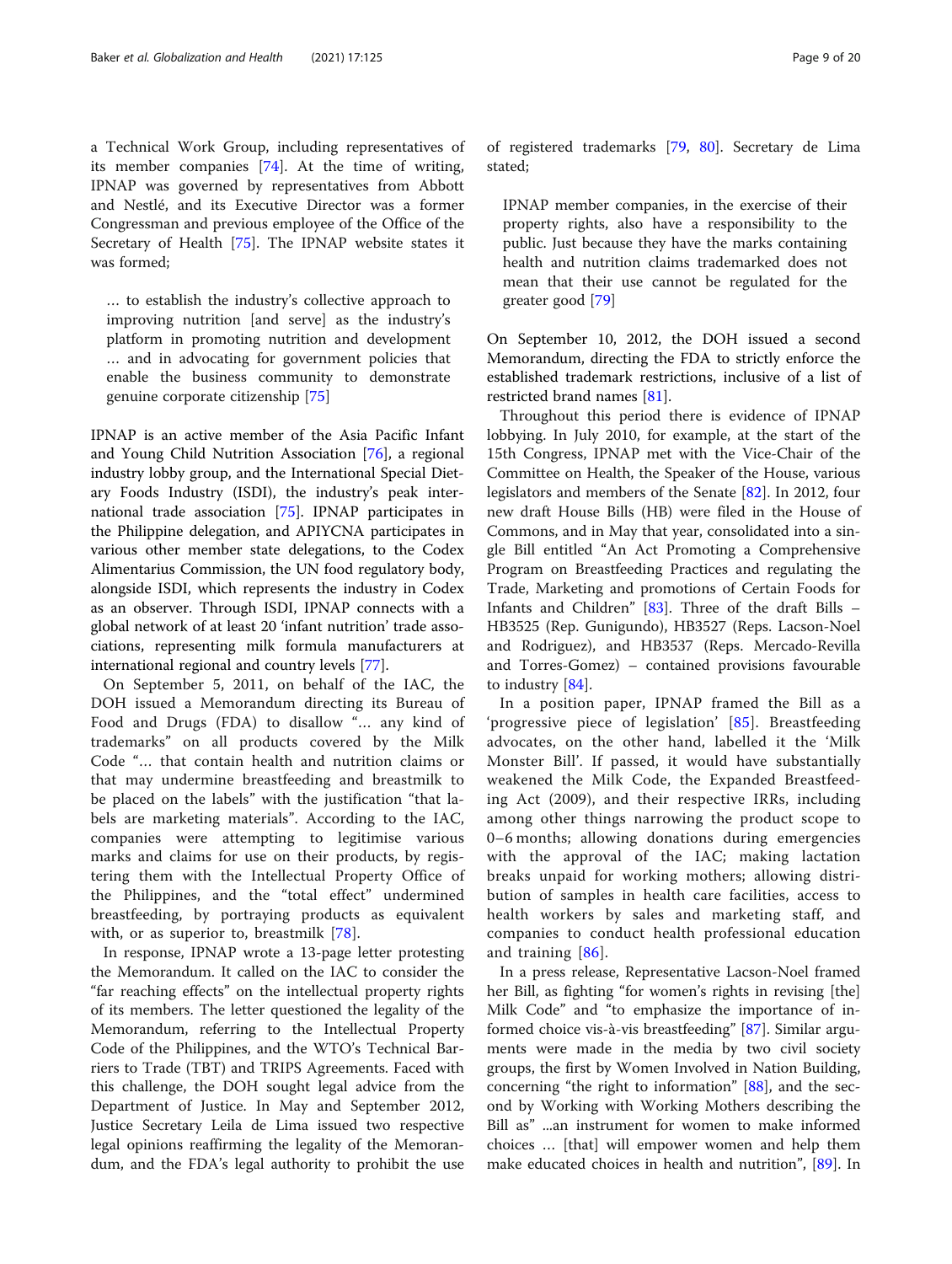a letter addressed to supporters of the Bill, Rep. Lani Mercado-Revilla supported the pro-breastfeeding position of DOH/WHO/UNICEF, but was;

… also not blind to the plight of individuals who belong to the milk industry and thus … willing to reduce the current ban on advertisement or promotions … [of] between "zero and 36 months" to less than the current period but not less than 12 months [[84\]](#page-18-0)

The Secretary of the Department of Trade and Industry wrote to the Chairman of the Committee of Health supporting the consolidated Bill, voicing opposition to any prohibition on the "advertising, promotion, marketing and sponsorship" of BMS, and citing the objective of the Consumer Act to "provide information and education to facilitate sound choice and the proper exercise of the rights of the consumer" [\[90](#page-18-0)]. The letter stated any such prohibition infringed upon;

… the fundamental right of consumers, particularly lactating mothers, to information and freedom of choice. Freedom of choice is a basic right, not just as being a consumer but as an individual …

Echoing the statement made by the Department of Trade and Industry back in 2006, the letter further stated that;

… state policies must be liberalized to give industry players, local or foreign, the right to promote their products. Moreover the benefits derived from the performance of the...industry in terms of government revenues and employment opportunities cannot be overemphasized. The proposed restrictions may impact on the sector which employs a substantial number of...workers [\[90](#page-18-0)]

In September 2013, a two-part legal opinion, published by a US law firm argued "… the Philippine breastmilk substitute and breastmilk supplement marketing framework … violates the Philippines' obligation to ensure compliance with the [WTO] Agreements", which followed a similar legal opinion published in relation to a draft Marketing Code in Hong Kong [\[91](#page-18-0)].

These attempts at influencing and weakening the Milk Code and other related policy measures were ultimately unsuccessful. The Memorandum issued by the DOH was sustained, and the Milk Monster Bill failed to pass in the House of Representatives. One informant noted, however, that this was a 'close call'. The Bill was well advanced in the legislative process (the third reading) before key UN agencies and civil society groups became aware of it. Many initial sponsors of the Bill withdrew their support once they were made aware that it was potentially harmful to maternal, infant and child health.

## Third major period of CPA,  $\sim$  2010 onwards - crisis marketing and leveraging partnerships

This section demonstrates how more recently, the industry has engaged in 'crisis marketing', and leveraged partnerships as a strategy for influencing government agencies and decision-makers.

The Philippines has among the world's strongest policy frameworks for IYCF in emergencies (described in the following section), including prohibitions on BMS donations. Yet one long-standing challenge has been the frequent occurrence of donations during and in the aftermath of major emergencies, which can contribute to infant malnutrition and death. This is evidenced by a study showing a remarkable rise in BMS donations during the Covid-19 pandemic. Between January 2019 and July 2020, there were 291 reported violations of the countries 'Milk Code' legislation, compared with just 70 in 2019, of which 235 (81%) were related to donations of BMS products [[92](#page-18-0)].

Nestlé claims it does not donate BMS during emergencies, yet it is a member of IPNAP, an organization that has actively pursued donation-giving. For example, in August 2012, IPNAP prepared a Memorandum of Agreement (MOU) with the DOH, to allow product donations for children over 6 months in emergencies, and products for infants under 6 months upon the request of the DOH [\[93\]](#page-18-0), a proposal the DOH rejected following intervention by advocates.

Furthermore, Nestlé continues its practice of corporate philanthropy during emergencies, through large-scale donations of branded ultra-processed food products to local government units and humanitarian NGOs. For example, during the Covid-19 crisis Nestlé donated 'Kasambuhay' (or 'lifetime') packages to one million families nationwide, excluding CMF products covered by the Milk Code, but including Bear Brand milk formula for older children, a product outside of scope [\[94](#page-18-0)]. Earlier, in 2012, the DOH issued a cease and desist notice to Nestlé Philippines for distributing BMS after major flooding [\[95](#page-18-0)].

A salient feature of the Milk Monster Bill described earlier was the relaxation of restrictions on BMS donations. Furthermore, in 2020, House Bill 6137 entitled An Act Encouraging Corporate Social Responsibility, Providing Incentives Therefor, was re-introduced into the Committee on Trade and Industry with a new provision stating;

All business organizations are allowed to donate products and services under their CSR-related activities for disaster relief and assistance, in accordance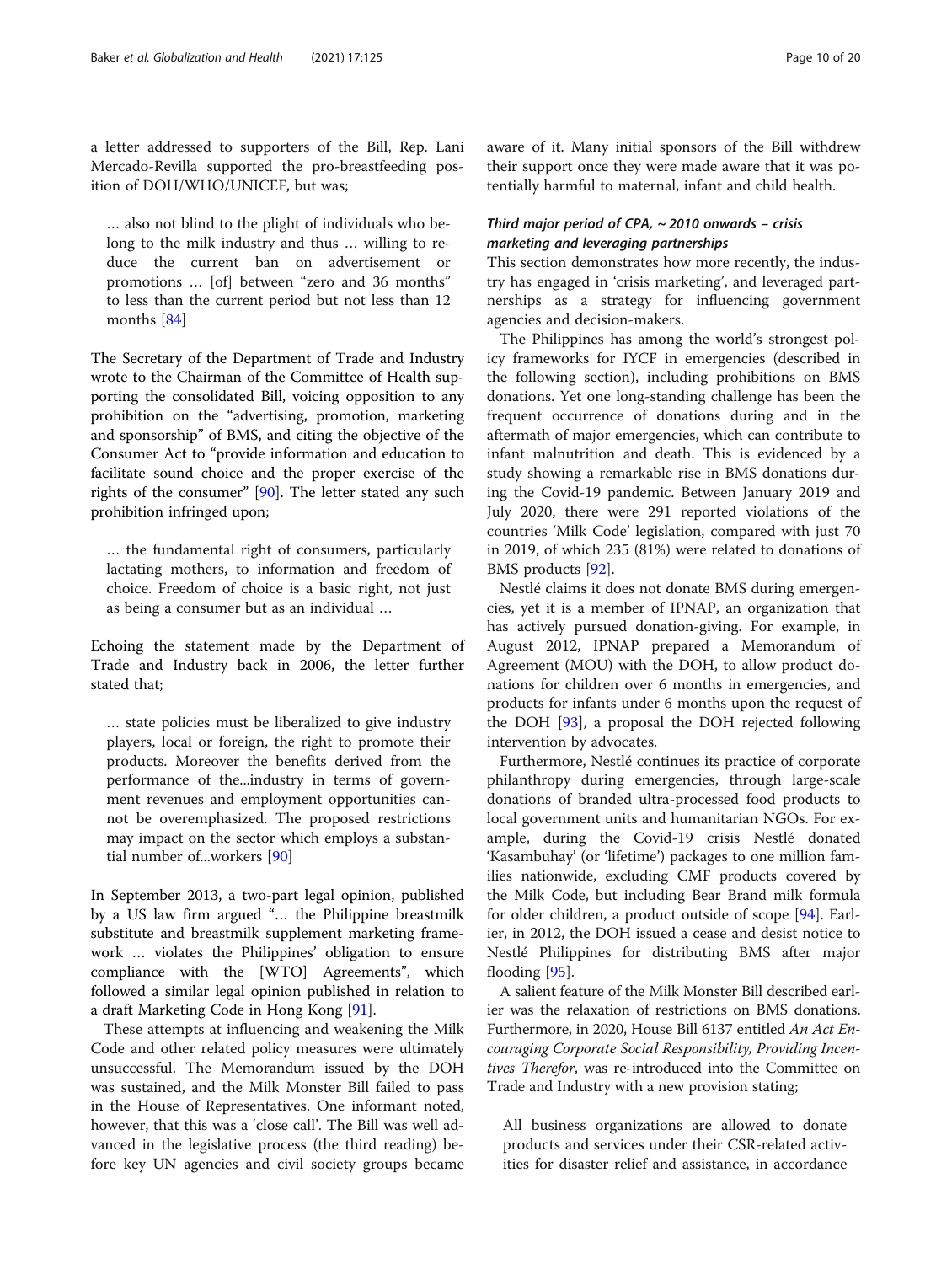with the regulations … issued by the appropriate government agency. All existing law and regulations restricting or prohibiting the right of local government units under a state of calamity and/or during a national emergency to solicit or accept any donation of products and services under the CSR-related activities … are hereby amended [\[96](#page-18-0)]

We did not find evidence linking IPNAP activities directly with the proposed Bill. However, if the Bill were to be enacted, this provision would have effectively negated existing legislated prohibitions on BMS donations during emergencies [\[97\]](#page-18-0).

From 2010 onwards, we observed the formation of various partnerships between milk formula manufacturers and government entities. That year, Mead Johnson promoted its 'Feeding hope to an impoverished world' initiative, in partnership with the Department of Social Welfare and Development and Kabisig ng Kalahi Foundation, an NGO established to 'assist in providing children from poor communities with their nutritional needs' [\[98](#page-18-0)]. In 2012, IPNAP attempted to establish the aforementioned MOU with the DOH [\[82\]](#page-18-0). Then in 2013, the Food Nutrition and Research Institute, the Government agency that conducts the country's National Nutrition Survey, signed an MOU with BMS manufacturers for the development of a six-module training manual in support of *Sulong Pinoy*, a programme to educate local government units about nutrition and maternal health [\[82](#page-18-0)].

IPNAP also recruited prominent former-government officials. In 2018, it established an 'ethics committee' of prominent individuals, including former Health secretary and Milk Code co-author Dr. Carmencita Reodica, former Health undersecretary Dr. Margarita Galon, and former Trade undersecretary Victorio Mario Dimagiba [[99\]](#page-18-0).

IPNAP's lobbying continued. On March 22, 2016, a letter to the Secretary of Health outlined its position and recommendations on the Philippine response to new WHO draft Guidance on Ending the Inappropriate Promotion of Foods for Infants and Young Children. This stated the new Guidance should be delayed until revision of the Codex Standard on Follow-up Formula was finalized, that a proposed scope of 0–36 months for defining BMS was inappropriate, that adherence to the Guidance on cross-promotion would infringe on manufacturer's intellectual property rights, and a prohibition on sponsoring health professional and scientific meetings should not be imposed [\[100\]](#page-18-0). A letter on November 19, 2020, expressed IPNAP's interest in working with the DOH in formulating a position on agenda item 15.2 (Maternal, infant and young child nutrition) at the 73rd World health Assembly, and requested clarification of rules set

Another letter, dated December 15, 2020, outlined IPNAP's detailed position on the clarificatory guidance on the RIRRs, as set out in AO 2006–0012. This included inter alia that prohibiting health professional training went beyond the initial provisions of the Milk Code law, and prohibiting the use of brand names and trademarks 'restricts the use of intellectual property rights'. Furthermore, that 'parents classes' should not be deemed 'health facilities', and 'marketing materials/services' should not extend to website advertising, as not all websites function to market products. This also expressed IPNAP's position on AO 2012–0027 referring to 'The Inter-Agency Committee (IAC) Guidelines on the Exercise of their Powers and Functions', stating its opposition to 'sponsorship and product research' as being within the IAC's purview, and the IAC's consideration of 'mandatory standard messaging' as limited to labels and packaging only [[101](#page-18-0)].

## Emergence of a world-leading policy framework to promote, support and protect breastfeeding

Despite the sustained corporate political activity of the baby food industry described above, rising breastfeeding rates from the early-1980s onwards has resulted, at least to a significant extent, from strengthening political commitment, and the development of a national policy framework to protect, promote and support breastfeeding.

The Philippines began the post-WW2 era with a strong commitment to population development, with explicit pro-nutrition policies initiated by the government since at least 1947. These efforts gained momentum in 1974, when President Ferdinand Marcos adopted Presidential Decree No. 491 declaring nutrition "… a priority of the government to be implemented by all branches of the government in an integrated fashion" [[102\]](#page-18-0). This established a National Nutrition Council (NNC), under the Office of the President, to develop policy and coordinate action on nutrition, including representatives from multiple government agencies and sectors, professional associations, and the private sector. That same year the World Health Assembly (WHA), noting a precipitous decline in breastfeeding in many countries, urged Member states to review BMS-related marketing activities and introduce appropriate counter-measures, including advertising codes and legislation as needed [\[103\]](#page-18-0).

In May 1981, The Code was adopted by the WHA, with 118 Member states voting in favour, three abstaining, and the US the single vote against. That same year, to give immediate effect to *The Code*, the Department of Health (DOH) established a national Code to regulate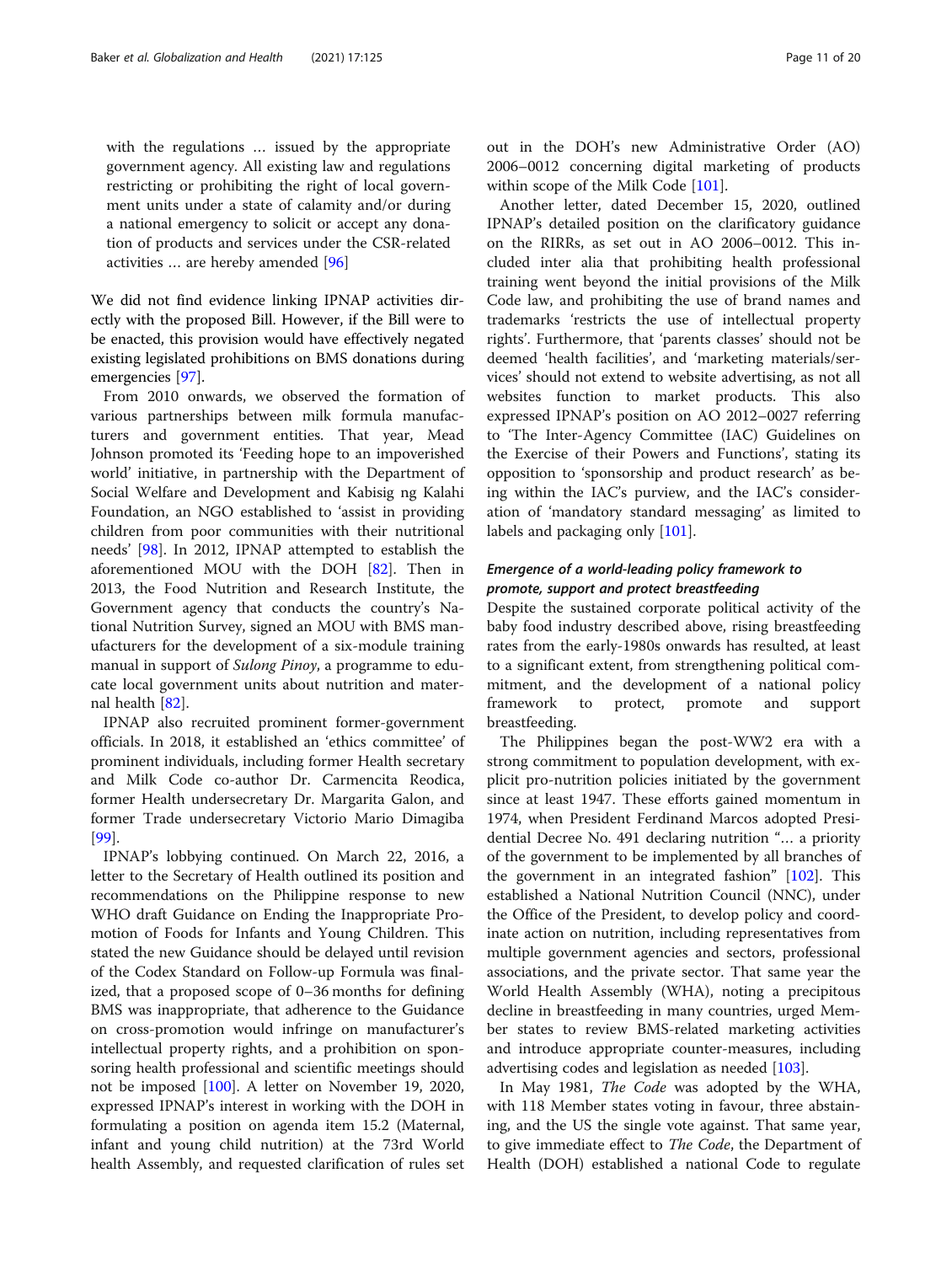BMS marketing in the country, and called upon companies for voluntary compliance. Public health facilities were directed to remove commercial infant feeding promotional materials. The National Coalition for the Promotion of Breastfeeding (NCPB) was formed, and began advocating for the full adoption of The Code into national law. In 1983, the NCPB joined with the DOH to form the National Movement for the Promotion of Breastfeeding, housed within the DOH, with members from 39 government agencies, 14 non-governmental organizations (NGOs) and 25 other institutes and organizations, with technical and administrative support from UNICEF and WHO. In 1984, medical schools incorporated breastfeeding into curricula, and mass-media campaigns to promote breastfeeding began.

In 1986, the Philippines adopted a new Constitution, recognizing the State's obligation to ' … protect and promote the right to health of the people and instil health consciousness among them', and ' … establish and maintain an effective food and drug regulatory system … responsive to the country's health needs and problems' [[28\]](#page-16-0). By the legislative powers granted under the Constitution, President Corazon Aquino promulgated Executive Order No. 51 (EO51), to establish the National Code of Marketing of Breastmilk Substitutes, Breastmilk Supplement and Other Related Products (the Milk Code) into national law [[104\]](#page-18-0). This incorporated many provisions of The Code to become one the world's strongest breastfeeding protection laws. It empowered the DOH to promulgate implementing rules and regulations as needed to update and effectively implement the Milk Code, and established an Inter-Agency Committee (IAC), comprising the Departments of Health, Trade and Industry, Justice, and Social Welfare and Development, to review, authorise or prohibit advertising, promotional and other materials within scope.

The DOH is legally mandated and empowered to implement the Milk Code. However, its reach extends to its regional offices only, and the decentralised structure of the Philippines health system poses a key challenge for implementation, dependant as it is upon the leadership and resourcing of local government units, which typically have limited numbers of community health and development workers. Limited awareness of the Milk Code among legislators, government agencies and local government units, within the private sector, and among the wider public is a key challenge for its implementation, with many violators citing ignorance of the regulations. Monitoring and enforcement has typically relied on letters submitted to the DOH, which it then investigates and responds to, a process described as 'paper-based and bureaucratic'. More recently, the DOH collaborated with the World Vision Development Foundation to establish a 'crowd-sourced' digital reporting system, using web and text-message based technologies.

In August 1990, the Philippines ratified the Convention on the Rights of the Child (CRC), recognising the right of all children to the highest attainable standard of health, and specifically under Article 24, the right to optimal nutrition, including breastfeeding. The Philippines, as a State Party to the CRC, was required to align national policies and laws with its provisions, and to protect its citizens from the unlawful infringement of such rights. It was required to report on its progress to the UN Committee on the Rights of the Child, which it has done on four occasions since [\[105](#page-18-0)]. In September 2004, the DOH initiated a process to strengthen the Milk Code, through revised Implementing Rules and Regulations (RIRRs) [[54\]](#page-17-0), which were adopted only after a twoyear delay in May 2006, due to sustained industry interference with the process (described later in this manuscript). In 2005 and 2009, the UN Committee on the Rights of the Child expressed serious concern on the country's low prevalence of breastfeeding, recommending necessary measures are taken to effectively implement the Milk Code and RIRRs [\[106](#page-18-0), [107\]](#page-18-0).

Other important components of the country's breastfeeding policy framework include the 1992 Rooming-In and Breast-feeding Act (Republic Act No. 7600), which implemented the 1991 standards established by the UNICEF/WHO Baby Friendly Hospitals Initiative [[108](#page-18-0)]; the 2009 Expanded Breastfeeding Promotion Act (RA10028), which required health and non-health facilities to establish lactation stations, and established a 'working mother-baby' certification scheme [[109\]](#page-18-0); the 2013 Promote Good Nutrition program, with the aim to enhance people's knowledge on nutrition, including the promotion of breastfeeding [[110](#page-18-0)]; the 2018 Expanded Maternity Leave Law (RA11210), providing 105 days of paid maternity leave for working mothers [[111\]](#page-18-0); and the 2018 Kalusugan at Nutrisyon ng Mag-Nanay Act (RA11148), to scale-up early-life nutrition intervention programmes, including integration into national and sub-national government development plans. The scope of products covered in RA11148 aligned with the WHO definition of BMS for children aged 0–36 months [[112](#page-18-0)]. Regular nationally representative surveys collect data on infant and young child feeding indicators.

Importantly, given its location in both the Pacific typhoon belt and earthquake-prone Pacific Rim, the Philippines is among the world's most disaster-prone countries. Coordinating emergency aid and health services across the country's island populations is extremely challenging. The Philippines has a world-leading system for managing IYCF during emergencies [\[113](#page-18-0)], mainly through multi-agency humanitarian coordination platforms, specifically, the National and sub-national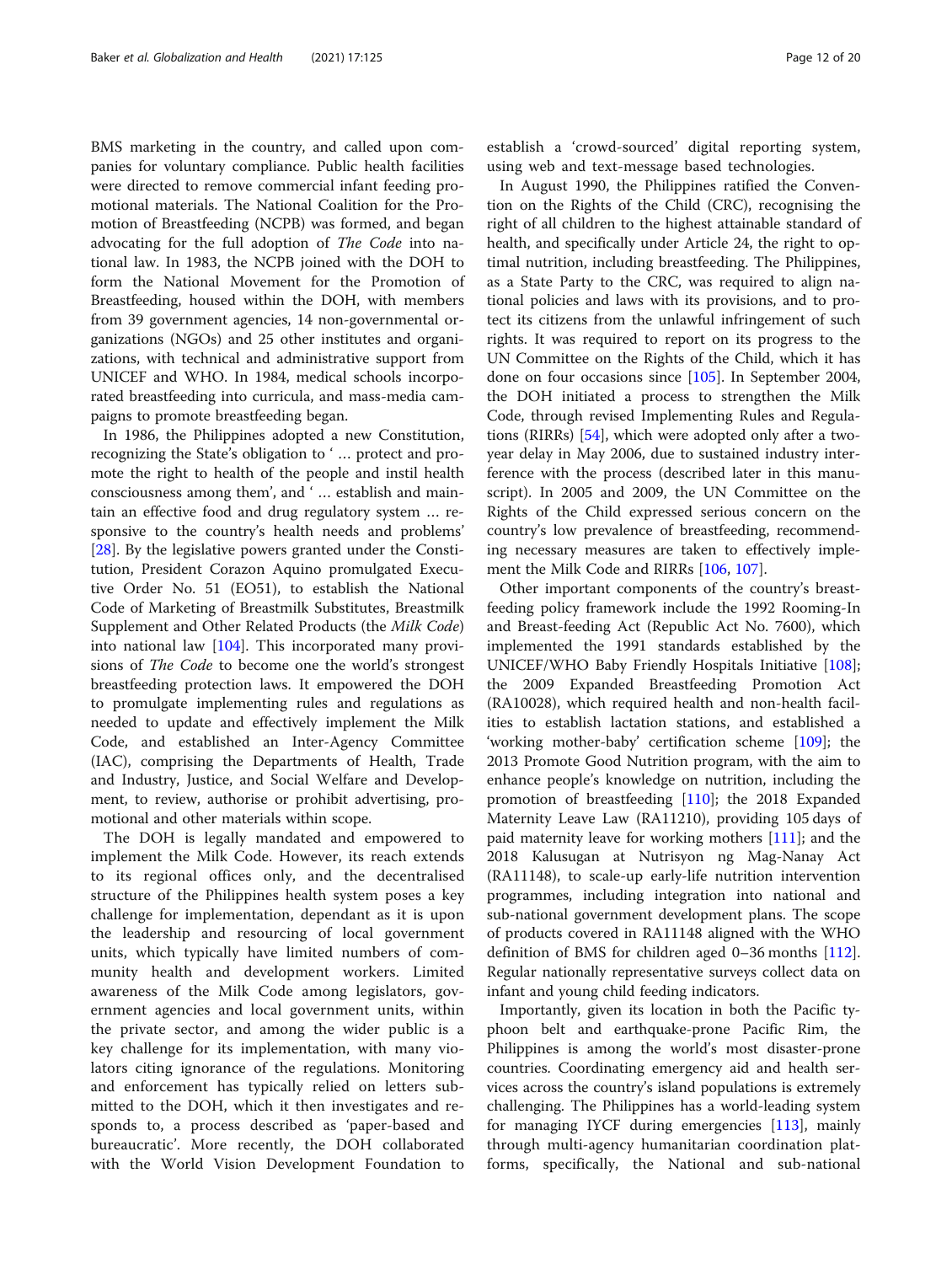Nutrition Clusters. The Nutrition Cluster includes UNICEF as co-lead, international NGOs and local civil society groups. In addition to coordinating emergency nutrition interventions, cluster members also halt prohibited donations of BMS, document and report violations, and support information and advocacy initiatives to guide relief efforts of the private sector. Cluster members' further support policy discussions at local and national levels, in their varying technical capacities, and knowledge of the national and international Codes.

## Public health resistance – the role of breastfeeding coalitions and civil society mobilization

The political commitment for breastfeeding described above, has at least to a significant extent, resulted from the mobilization of breastfeeding coalitions, civil society groups and mothers, including organized resistance against the baby food industry.

Members of the National Movement for the Promotion of Breastfeeding (NMPB) mentioned earlier, have consistently responded to the corporate political activities described earlier, including through issuing joint statements, regular media engagement, technical collaboration to counter industry statements, organizing forums and cross-governmental advocacy. The focal point has been a long-standing alliance between the DOH, UNICEF and WHO under the leadership of the Secretary of Health and undersecretaries, key individuals within the UN agencies, as well as certain members of Congress.

For example, in response to the Milk Monster Bill, the UN agencies were proactive in mobilizing partners and forming an evidence-based position, including through a joint technical note, which helped to guide similar actions by civil society groups and other stakeholders. The UN Rapporteur on the Right to Food, Jean Ziegler, also made timely interventions, including denouncing the public relations campaigns and lobbying of PHAP. Ziegler, described the PHAP media campaign in 2007 as "misleading, deceptive, and malicious in intent" [\[114](#page-18-0)], and wrote letters to the Chief Justice of the Supreme Court, emphasising the alignment of the RIRRs with The Code and international human rights instruments.

Key actions by other coalitions and groups were also evident. For example, the Save the Babies Coalition, established by the IBFAN-associated NGO Arugaan (meaning 'to nurture') and breastfeeding champion Ines Fernandez [[115\]](#page-18-0), has consistently responded to industry attempts to weaken the Milk Code, including a 1000 Breastfeeding Defenders initiative, an 'inter-generational intervention' protest during the Supreme Court case, and protest events outside Parliament, company offices and elsewhere. Arugaan further established a community support system of peer-counsellors for breastfeeding mothers, and led advocacy efforts to protect and support the rights of working mothers. Nationwide massbreastfeeding events have also been regularly convened [[47,](#page-17-0) [116](#page-18-0)–[118](#page-18-0)].

Coalitions have emerged in response to specific issues. For example, several were convened against the Milk Monster Bill in 2013, with focal points in the UN system, civil society organizations and medical professional societies. A large group of health professionals, NGOs and others drafted and signed a joint position paper opposing the Bill. Newer advocacy groups have emerged. The Philippines Coalition of Advocates for Nutrition Security (PhilCan), for example is the convening organization for the Scaling Up Nutrition (SUN) Civil Society Alliance, with a broad membership responsive to various nutrition advocacy needs, including breastfeeding. Several informants stated the importance of these newer groups engaging with more established ones to gain 'institutional memory', as they may not always fully understand recurrent Milk Code issues.

Importantly, international NGOs and networks have played key roles. The International Baby Food Action Network (IBFAN) and World Alliance for Breastfeeding Action (WABA) have at times generated international and national media attention through various normpromotion activities (e.g. country visits, appearances on national television), 'naming and shaming' companies by reporting on Code violations, campaigning against industry attempts to weaken the Milk Code (e.g. letter writing, petitions, newsletters), and 'shareholder activism' at Nestlé's annual general meetings in Switzerland [[119\]](#page-18-0). Save the Children, World Vision, Alive & Thrive and PLAN International have also provided important norm-promotion, technical support and advocacy functions. Frequent articles in national and international media, have generated public attention to contests over the Milk Code.

## **Discussion**

In this study, our aim is to describe and understand the power of the baby food industry, and in particular the strategies it has used to shape the Philippine first-food system, to drive and sustain milk formula consumption. We also consider how breastfeeding coalitions, advocates and mothers resisted, and in many instances overcame, the baby food industry's influence. Our investigation reveals several thematic insights.

## Breastfeeding, first-food systems and corporate power The power of marketing

As in many other countries, the decline in breastfeeding in the Philippines in the mid-to-late 20th Century closely linked with widespread and intensive BMS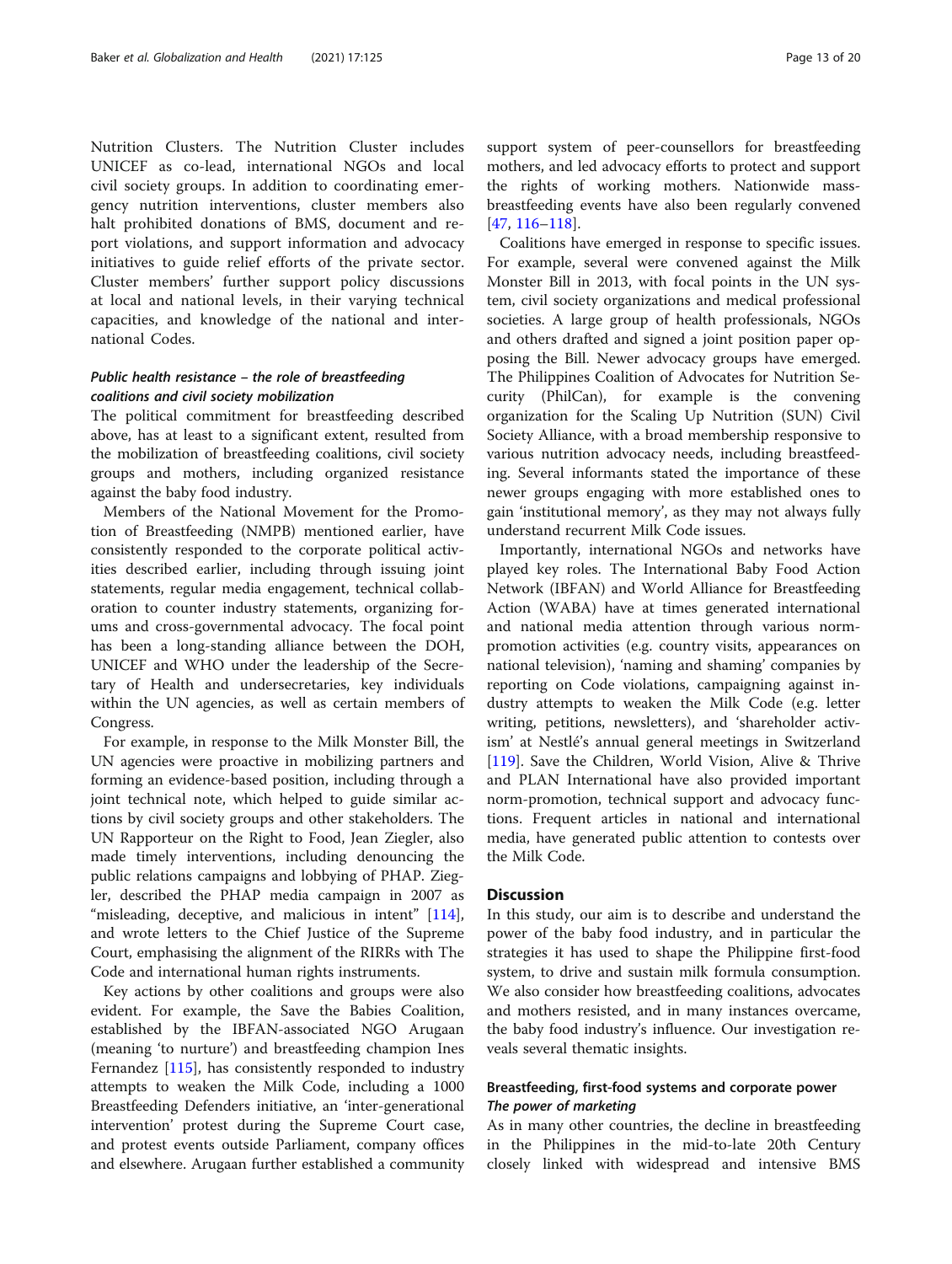marketing. Such marketing is still prominent in the country today. To sustain high levels of milk formula sales in the Philippines, the baby food industry has since the mid-1980s, more aggressively promoted products for older infants and young children, which are now a major feature of the country's first-food system [\[4](#page-16-0)]. This is a strategy adopted by the industry worldwide to 'widen the scope' of its market, as regulations have tightened on the marketing of infant formulas [[14](#page-16-0)].

This has included 'medical marketing' techniques, including extensive engagement with health professionals, alongside direct-to-consumer advertising and widespread product distribution [\[14](#page-16-0)]. Recruiting prominent medical professionals as members of the 'speakers bureau' or 'key opinion leaders' is a common strategy used by pharmaceutical companies [\[120](#page-18-0), [121\]](#page-19-0). Nestlé's stated opposition to prohibitions on health professional engagement and education during the RIRRs drafting process underscores how important medical marketing is to sustaining CMF sales. 'Crisis marketing' is also evident in the Philippines [[14](#page-16-0)], strongly indicated by the recent surge in BMS donations during the Covid-19 epidemic [[92\]](#page-18-0).

#### The power to market

The baby food industry has not only made large investments in the marketing and inappropriate promotion of its products. Our findings also show that, in order to support and sustain such marketing, it has since at least 2004, implemented sustained political strategies to prevent, delay or weaken the country's national IYCF policy framework, and especially the Milk Code. The financial cost of implementing these strategies is very likely negligible for the baby food industry, considering the US\$840 million value of the Philippine CMF market.

Establishing front groups and political distancing: We show that two industry 'front groups' have been instrumental in implementing these strategies. The first PHAP, representing US baby food and pharmaceutical corporations, engaged in aggressive action against the Milk Code, including through highly-visible media and litigation. More recently IPNAP, which appears to be led by Abbott and Nestlé, but also represents a number of other transnational CMF manufacturers, has operated in less visible and more covert ways. Internationally, the industry has used such front groups since at least the 1970s, in a strategy that allows the corporations to 'politically distance' themselves, and thereby avoid the reputational damage that results from lobbying [\[14](#page-16-0)]. Although Nestlé attempted to distance itself from the more nefarious activities of PHAP, it then joined forces with the US companies in IPNAP.

Mobilizing a global corporate influence network: Lobbying by the baby food industry has occurred at the highest level in the Philippines, including directly to the President, members of Congress, and government officials in the health, trade and industry sectors. Importantly, we also show how the industry mobilized and coordinated a much-wider global lobbying network to amplify this influence  $[14]$  $[14]$ . This included the engagement of US government diplomats, the US Chamber of Commerce, and another US-based 'infant nutrition' front group, which in-turn lobbied the Philippine Embassy and the UNICEF international and regional headquarters. The 'economic diplomacy' by the US government on behalf of the industry is consistent with experiences in Viet Nam, Hong Kong, Thailand and elsewhere [\[14](#page-16-0)], suggesting this is a major challenge for implementation of The Code across the region.

Leveraging market power and international capital mobility: Prominent and consistent messages used by the industry emphasised the jobs and investments it provides in the Philippines, alongside threats to investment and trade implications if regulations were imposed. These 'economic importance' arguments are representations of the significant 'structural power' that transnational corporations often hold over governments, through their international capital mobility, a form of power that has been amplified by economic globalization [[122\]](#page-19-0). The Government's own Department of Trade & Industry used similar 'productivist' arguments, emphasising the importance of market liberalization, and the potential damage regulations posed to the infant formula sub-sector, employment and government revenues.

Emphasising choice and women's empowerment: We also observed a set of messages used in support of regulatory changes favourable to industry, or against those that were unfavourable, that framed BMS marketing as a social good in terms of 'consumer education', and the regulation of such marketing as a threat to 'women's empowerment', including the mother's 'right to choose', the 'right to information', the 'rights of the consumer', and 'informed choice'. We could not ascertain whether the use of these frames by certain civil society groups and members of Congress were unwittingly adopted with good intention, or whether this was the result of direct corporate engagement to influence wider public debate. This frequent use of rights-based messaging contrasts with the actual human rights obligations of the Philippines, including as a state party to the Convention on the Rights of the Child. It also contrasts with the 'principles-based messaging' and 'moral power' of civil society groups.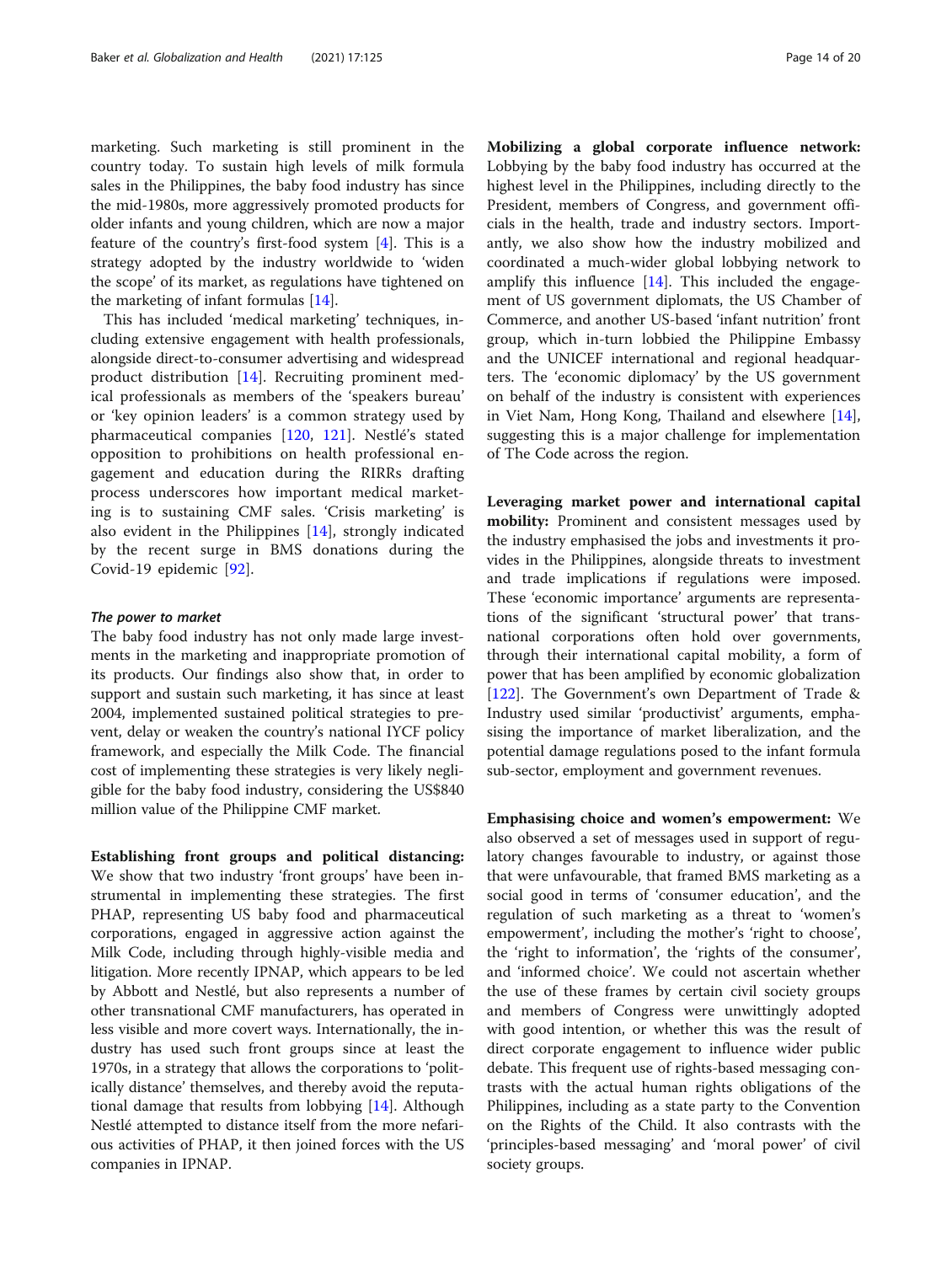Litigation and the threat of trade arbitration: The most brazen action by industry was the legal action PHAP initiated against the DOH in the Supreme Court, a move that resulted in a temporary restraining order (TRO) and delay in the strengthening of the country's Milk Code. Arguably this represents a form of structural violence against the child [\[123](#page-19-0)], given an estimated 27 infants were at risk of dying for every day the TRO was in place, or 10,746 deaths in total over the 398 day period the TRO was in place. Messaging also emphasised the Philippines obligations under the WTO's TBT and TRIPS agreements. Similar arguments concerning infringements on the intellectual property rights of corporations have been made for decades, and although no BMS-related trade arbitration in the WTO or elsewhere has ever eventuated [\[124\]](#page-19-0), this may still have a 'chilling effect' on national regulators [[14\]](#page-16-0).

Stealth legislation: The Milk Monster Bill, if passed, would have significantly weakened the country's breastfeeding policy framework and Milk Code. Yet the legislative process was well advanced before the dangers of this Bill became apparent to public health groups. This indicates how major legislative change favourable to industry can proceed without scrutiny, and emphasises the need for constant vigilance to protect and sustain the country's breastfeeding policy framework. That many initial supporters of the Bill withdrew their support once the extent of negative implications became known, suggests the framing of the Bill in terms of women's empowerment and choice, may have helped industry mobilize support from legislators without their deeper scrutiny.

Forging partnerships and government connections: The industry appears to have evolved its strategy more recently by forging partnerships with government agencies, and recruiting prominent former government officials. This strategy may not only provide the organization with 'inside' connections to regulators, but also enhances its legitimacy as a responsible corporate actor and policy partner, something which can lead eventually to so-called 'regulatory capture' [\[125](#page-19-0)]. The recruitment of a former DOH employee and Congressman to lead the IPNAP front group is clear indication of the 'revolving door' strategy used by the baby food industry for decades [\[14](#page-16-0)].

## Public health resistance – the power of breastfeeding coalitions, advocacy groups and mothers

Despite the size, power and resources of the baby food industry, and its government and business allies, breastfeeding coalitions, advocates and mothers have successfully generated political commitment for a world-leading breastfeeding policy framework and Milk Code in the Philippines.

#### The power of breastfeeding coalitions

The DOH with the support of cross-sectoral government agencies, UNICEF, WHO and national and international NGOs, developed a powerful lobby for breastfeeding that frequently and effectively countered industry influence. This underscores the importance of sustaining and indeed strengthening this coalition under the leadership of the DOH, and continuing financial support for the norm-promotion, technical and advocacy work of UNICEF, WHO and civil society partners in the country. Few studies have investigated how breastfeeding coalitions emerge, become effective and sustain themselves over time. Studies on related issues, including child and maternal health [[126](#page-19-0), [127](#page-19-0)], and nutrition [[128\]](#page-19-0), find that cohesion, leadership, strategic capacity, and resourcing are important, among other context-dependant factors.

## Civil society mobilization and transnational activism

Civil society groups, breastfeeding champions, health professional societies, journalists, and at times large numbers of mothers themselves, have mobilized collectively in response to industry attempts to weaken the Milk Code. Such mobilization is recognised as an enabling factor for breastfeeding and nutrition improvement within countries, especially for awareness-raising, strengthening accountability and giving voices to mothers and children [[129,](#page-19-0) [130\]](#page-19-0). Importantly, the power of this grass-roots mobilization was amplified by a 'transnational advocacy network' centred on IBFAN, which helped generate international attention and pressure, and at times provided direct advocacy support within the Philippines itself. Such networks are distinguishable by their shared values and principled ideas, and ability to mobilize members across borders [\[131\]](#page-19-0).

## The combined technical and moral power of breastfeeding advocacy

Breastfeeding coalitions and advocates have used compelling 'evidence-based' arguments for the protection, promotion and support of breastfeeding in the Philippines, drawing from well-established international standards and 'consensus' scientific knowledge. However, arguably of equal importance is the principlesbased messaging also frequently used, reflecting widely held beliefs concerning the rights of the mother and child, and the protection of the innocent from commercial harm. On occasion, such arguments directly emphasised the conflict between industry objectives of profitmaximisation with the health of mothers and children, or in short the juxtaposition of 'property rights and human rights'. This has arguably helped the issue reach an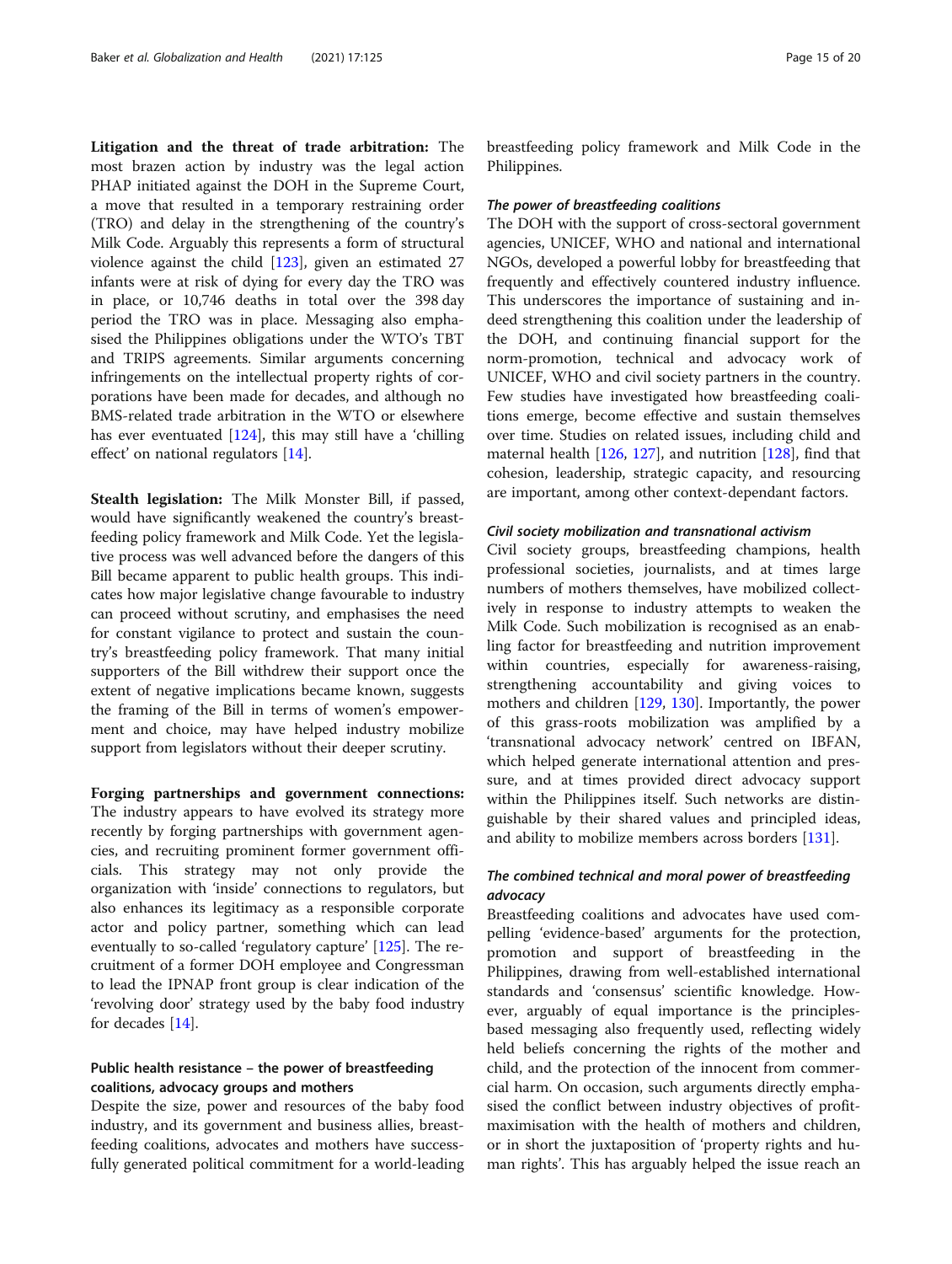<span id="page-15-0"></span>'emotional plane' in the Philippines, and maintained the issues salience [\[9](#page-16-0)].

#### Strengths and limitations

A major strength of this analysis was the remarkable amount of documentary evidence we sourced, including from our informants. The process tracing method enabled rich description of unfolding events, and how industry practices changed over time. We applied a robust case study design and process tracing method, triangulating our data where possible. There were several limitations. The single case study makes generalising to other countries difficult. Our study has not considered the broader challenges involved with monitoring and enforcing the Milk Code, although our informants raised this as a crucial challenge for countering the power of marketing. The corporate political activities we report began in 2004, although such activities likely started much earlier, given the long history of the baby food industry in the country. We report 'crisis marketing' as becoming evident during the period from 2010 onwards, however, reports of such marketing have been made much earlier than this elsewhere. We have not reported on levels of financing for breastfeeding, even though this is an important indicator of political commitment for the implementation of the country's breastfeeding policy framework. We have also not considered the rise of commercial complementary foods in the country, although these foods are now a significant share of children's diets. These are topics for future research.

### Conclusion

We find that the decline in breastfeeding and the rise in CMF consumption in the Philippines has associated with the intensive marketing practices of the baby food industry, and that such practices are in themselves a powerful way in which the industry shapes first-food systems. Arguably of equal importance, we also show how this industry uses a number of political strategies to protect and sustain its CMF market, through actions against the country's breastfeeding policy framework, and especially the Milk Code. Overall, our findings suggest that these corporate political activities are a major impediment to worldwide implementation of The Code into national laws, and that new modalities of public health action are needed to curtail this corporate power over first-food policy and systems regulation. There is a demonstrated need to safeguard the development of policies to protect, promote and support breastfeeding from the baby food industry, as many countries have already done for tobacco control.

Our findings also suggest the more recent resurgence in breastfeeding in the Philippines is, at least to a significant extent, the result of rising political commitment for

breastfeeding, and the emergence of a comprehensive breastfeeding policy framework, including among the world's strongest breastfeeding protection laws. However, our findings highlight the need for continued vigilance in order to protect this policy framework, and the importance of sustaining and indeed strengthening the country's breastfeeding coalition under the leadership of the DOH, including coordinated efforts with regional offices, partner government agencies (who are also members of the National Nutrition Council), local government units and civil society groups. This also includes ensuring resources and dedicated personnel for UNICEF, WHO and civil society partners in the country to continue their technical support, norm-promotion and advocacy work.

Ultimately, such actions will help to advance the greater right to health and nutrition of the people, and most of all the rights of Filipino mothers and children, over vested commercial interests.

## Supplementary Information

The online version contains supplementary material available at [https://doi.](https://doi.org/10.1186/s12992-021-00774-5) [org/10.1186/s12992-021-00774-5.](https://doi.org/10.1186/s12992-021-00774-5)

Additional file 1. Text S1 - Theoretical framework.

#### Acknowledgements

Contributions to this study by PB, ML, KS and DM were supported by funding from the World Health Organization's Department of Maternal, Newborn, Child and Adolescent Health. MM is funded by the Irish Health Research Board (Grant Number ARPP-2020-002). We kindly thank Annelies Alain from the International Baby Food Action Network's International Code Document Centre (ICDC), for access to extensive archival materials, which were invaluable for this investigation. We also kindly thanks Constance Ching from Alive & Thrive Southeast Asia for her valuable suggestions and inputs on this manuscript.

#### Authors' contributions

PB, DM, ML and MM proposed and designed the study, with further key inputs and guidance from PZ and RM. PB led overall data collection, analysis and drafting of the manuscript. KS and CR assisted with components of data collection and interpretation. All authors provided written inputs into the manuscript, provided comments on draft revisions, and approved the final version.

#### Funding

This work was supported by funding from the Department of Maternal, Newborn, Child and Adolescent Health, World Health Organization. The findings reported in this manuscript reflect the viewpoints and findings of the authors only, and do not necessarily represent those of the study funder.

#### Availability of data and materials

All data generated or analysed during this study are included or cited in this published article and its supplementary information files. The information contained in this manuscript has been obtained from sources believed to be reliable. However, any potential interpretation of the findings as making an allegation against a specific named company or companies would be incorrect and misleading.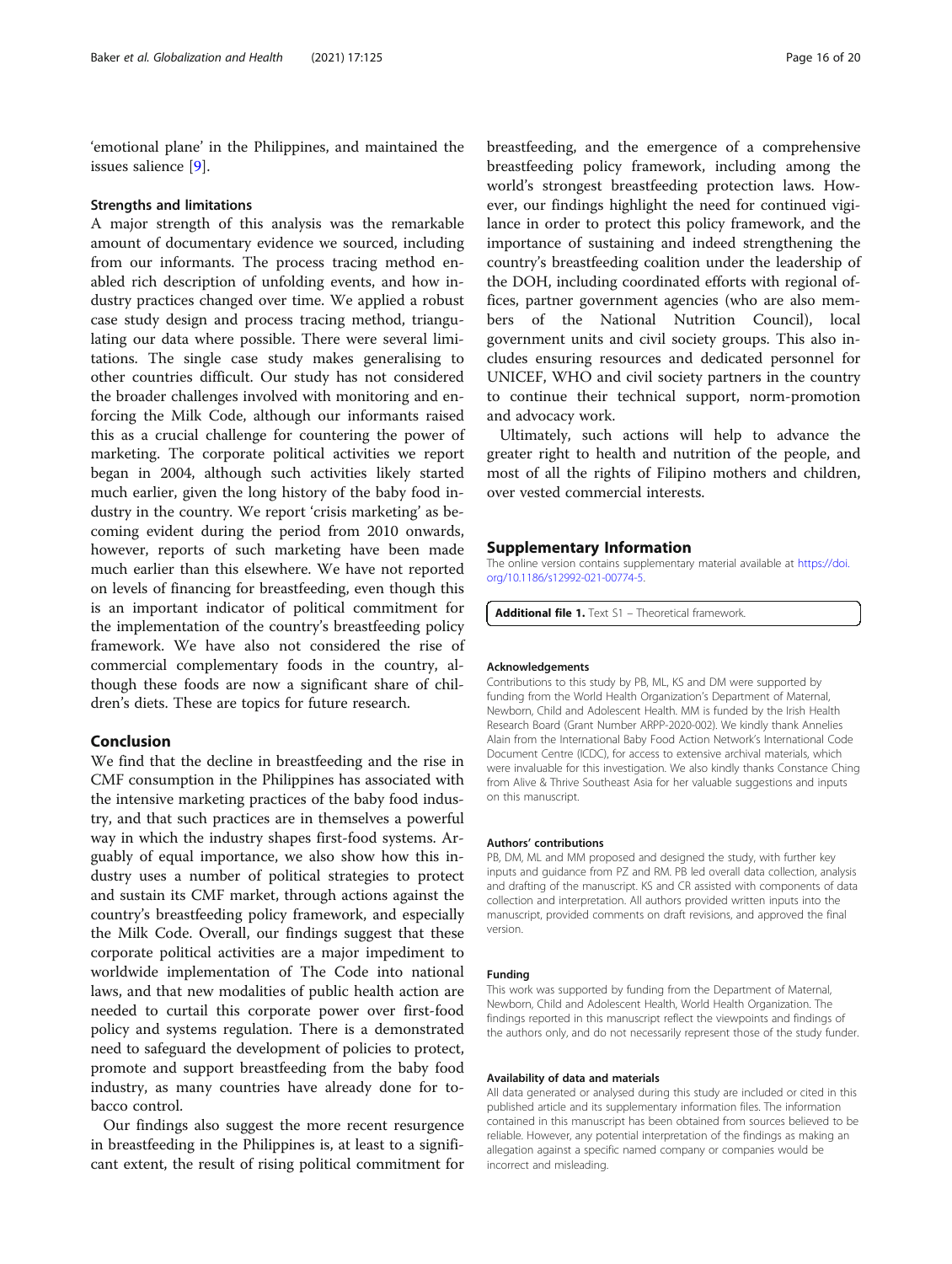## <span id="page-16-0"></span>Declarations

#### Ethics approval and consent to participate:

This study was approved by the Deakin University Human Research Ethics Committee (Reference number: 2019–398). All participants provided their consent prior to interview.

#### Consent for publication:

Not applicable.

#### Competing interests:

ML is a member of the Food Standards Australia New Zealand Board and several committees, the views expressed in this manuscript do not necessarily represent the views, decisions or policies of the institutions with which he is associated. All other authors declare that they have no competing interests.

#### Author details

<sup>1</sup>Institute for Physical Activity and Nutrition, School of Exercise and Nutrition Sciences, Deakin University, Geelong, Australia. <sup>2</sup>Alive & Thrive Southeast Asia, FHI 360, Manila, Philippines. <sup>3</sup>Alive & Thrive Southeast Asia, FHI 360, Hanoi, Vietnam. <sup>4</sup>Department of Health, Manila, Philippines. <sup>5</sup>School of Business, Trinity College Dublin, Dublin, Ireland. <sup>6</sup>School of Exercise and Nutrition Sciences, Deakin University, Geelong, Australia. <sup>7</sup>International Institute for Global Health, United Nations University, Kuala Lumpur, Malaysia.

## Received: 16 July 2021 Accepted: 10 October 2021

#### References

- 1. World Health Organization. Global Strategy for Infant and Young Child Feeding. Geneva; 2003. Available from: [http://apps.who.int/iris/bitstream/1](http://apps.who.int/iris/bitstream/10665/42590/1/9241562218.pdf?ua=1&ua=1) [0665/42590/1/9241562218.pdf?ua=1&ua=1](http://apps.who.int/iris/bitstream/10665/42590/1/9241562218.pdf?ua=1&ua=1)
- 2. United Nations Children's Fund. UNICEF global databases: infant and young child feeding. New York; 2021. Available from: [https://data.unicef.org/topic/](https://data.unicef.org/topic/nutrition/infant-and-young-child-feeding/#status) [nutrition/infant-and-young-child-feeding/#status](https://data.unicef.org/topic/nutrition/infant-and-young-child-feeding/#status)
- 3. Neves PAR, Barros AJD, Baker P, Piwoz E, Santos TM, Gatica-Dominquez G, et al. Consumption of breast milk, formula and other non-human milk by children aged under two years: analysis of 86 low and middle-income countries. Public Health Nutr. 2020:1–20. [https://doi.org/10.1017/S136898002](https://doi.org/10.1017/S1368980020004061) [0004061.](https://doi.org/10.1017/S1368980020004061)
- 4. World Health Organization. Maternal, infant and young child nutrition: Guidance on ending the inappropriate promotion of foods for infants and young children. Geneva: Sixty-Ninth World Health Assembly, A69/7 Add.1; 2016. Available from: [https://apps.who.int/gb/ebwha/pdf\\_files/WHA69/A69\\_](https://apps.who.int/gb/ebwha/pdf_files/WHA69/A69_7Add1-en.pdf?ua=1) [7Add1-en.pdf?ua=1](https://apps.who.int/gb/ebwha/pdf_files/WHA69/A69_7Add1-en.pdf?ua=1)
- 5. Piwoz EG, Huffman SL. The impact of marketing of breast-milk substitutes on WHO-recommended breastfeeding practices. Food Nutr Bull. 2015;36(4): 373–86. <https://doi.org/10.1177/0379572115602174>.
- 6. Rollins NC, Bhandari N, Hajeebhoy N, Horton S, Lutter CK, Martines JC, et al. Why invest, and what it will take to improve breastfeeding practices? Lancet. 2016;387(10017):491–504. [https://doi.org/10.1016/S0140-6736\(15\)01](https://doi.org/10.1016/S0140-6736(15)01044-2) [044-2](https://doi.org/10.1016/S0140-6736(15)01044-2).
- 7. World Health Organization. International Code of Marketing of Breast-milk Substitutes. Geneva; 1981. Available from: [https://www.who.int/nutrition/](https://www.who.int/nutrition/publications/code_english.pdf) [publications/code\\_english.pdf](https://www.who.int/nutrition/publications/code_english.pdf)
- Richter J. Holding corporations accountable: corporate conduct, international codes, and citizen action. London: Palgrave Macmillan; 2001. <https://doi.org/10.5040/9781350220607>.
- Sikkink K. Codes of conduct for transnational corporations: the case of the WHO/UNICEF code. Int Organ. 1986;40(4):815–40.
- 10. World Health Organization. United Nations Children's fund, international baby food action network. Geneva: Marketing of Breast-Milk Substitutes: National Implementation of the International Code Status Report; 2020. Available from: <https://www.who.int/publications/i/item/9789240006010>
- 11. Euromonitor International. Passport global market information database London; 2021.
- 12. Baker P, Melo T, Augusto Neves P, Machado P, Smith J, Piwoz E, et al. Firstfood systems transformations and the ultra-processing of infant and young child diets: a synthesis of data and literature on the determinants, dynamics

and consequences of the global rise in milk formula consumption. Matern Child Nutr. 2020;17(e13097):1–18. [https://doi.org/10.1111/mcn.13097.](https://doi.org/10.1111/mcn.13097)

- 13. Baker P, Smith J, Salmon L, Friel S, Kent G, Iellamo A, et al. Global trends and patterns of commercial milk-based formula sales: is an unprecedented infant and young child feeding transition underway? Public Health Nutr. 2016;19(14):2540–50. [https://doi.org/10.1017/S1368980016001117.](https://doi.org/10.1017/S1368980016001117)
- Baker P, Russ K, Kang M, Santos TM, Neves PA, Smith J, et al. Globalization, first-foods systems transformations and corporate power: a synthesis of literature and data on the market and political practices of the transnational baby food industry. Glob Health. 2021;17(1):1–35. [https://doi.org/10.1186/s12](https://doi.org/10.1186/s12992-021-00708-1) [992-021-00708-1.](https://doi.org/10.1186/s12992-021-00708-1)
- 15. Save the Children. Don't Push It: Why the Formula Milk Industry Must Clean Up Its Act. London; 2013. Available from: [https://resourcecentre.sa](https://www.resourcecentre.savethechildren.net/node/13218/pdf/dont-push-it.pdf) [vethechildren.net/node/13218/pdf/dont-push-it.pdf.](https://www.resourcecentre.savethechildren.net/node/13218/pdf/dont-push-it.pdf)
- 16. Tanrikulu H, Neri D, Robertson A, Mialon M. Corporate political activity of the baby food industry: the example of Nestlé in the United States of America. Int Breastfeed J. 2020;15(1):1–12. [https://doi.org/10.1186/s13006-02](https://doi.org/10.1186/s13006-020-00268-x) [0-00268-x](https://doi.org/10.1186/s13006-020-00268-x).
- 17. Wagner-Rizvi T. The fox building the henhouse: corporate influence on global health governance and the risks to the World Health Organization. Ontario: University of Waterloo; 2020.
- 18. Granheim SI, Engelhardt K, Rundall P, Bialous S, Iellamo A, Margetts B. Interference in public health policy: examples of how the baby food industry uses tobacco industry tactics. World Nutr J. 2017;8(2):288–310. <https://doi.org/10.26596/wn.201782288-310>.
- 19. Conde C. Breast-feeding: a Philippine battleground. The New York Times: 2007.
- 20. Alive & Thrive, FHI360. In Philippines, breastfeeding impacts families, communities, and the economy. Washington, DC; 2020. Available from: <https://www.aliveandthrive.org/country-stat/philippines/>
- 21. Yin R. Case study research and applications: design and methods. Los Angeles: SAGE Publications; 2017.
- 22. George AL, Bennett A. Case studies and theory development in the social sciences. Cambridge: MIT Press; 2005.
- 23. Kay A, Baker P. What can causal process tracing offer to policy studies? A review of the literature. Policy Stud J. 2015;43(1):1–21. [https://doi.org/1](https://doi.org/10.1111/psj.12092) [0.1111/psj.12092.](https://doi.org/10.1111/psj.12092)
- 24. National Mapping and Resource Information Authority, Department of Environment and Natural Resources. 2018 Annual Report. Taguig; 2018. Available from: [http://namria.gov.ph/jdownloads/Annual\\_Report/2018\\_NA](http://namria.gov.ph/jdownloads/Annual_Report/2018_NAMRIA_Annual_Report.pdf) [MRIA\\_Annual\\_Report.pdf](http://namria.gov.ph/jdownloads/Annual_Report/2018_NAMRIA_Annual_Report.pdf)
- 25. Federal Government of the United States. The World Factbook Philippines. Washington, DC: Central Intelligence Agency; 2020. Available from: [https://](https://www.cia.gov/the-world-factbook/countries/philippines) [www.cia.gov/the-world-factbook/countries/philippines](https://www.cia.gov/the-world-factbook/countries/philippines)
- 26. The World Bank. World Development Indicators. Washington, DC; 2021. Available from: [https://databank.worldbank.org/source/world-development](https://databank.worldbank.org/source/world-development-indicators)[indicators](https://databank.worldbank.org/source/world-development-indicators)
- 27. Philippine Statistics Authority. Updated Official Poverty Statistics of the Philippines. Republic of the Philippines. Quezon City; 2018.
- 28. The Constitution of the Republic of the Philippines. Republic of the Philippines. Manila; 1987. Available from: [https://www.officialgazette.gov.ph/](https://www.officialgazette.gov.ph/constitutions/1987-constitution/) [constitutions/1987-constitution/.](https://www.officialgazette.gov.ph/constitutions/1987-constitution/)
- 29. Congress of the Philippines. Administrative Code of 1987, Book III, chapter 2 ordinance power, section 2. Republic of the Philippines. Manila; 1987. Available from: [https://www.officialgazette.gov.ph/1987/07/25/executive](https://www.officialgazette.gov.ph/1987/07/25/executive-order-no-292-book-iiititle-ichapter-2-ordinance-power/)[order-no-292-book-iiititle-ichapter-2-ordinance-power/.](https://www.officialgazette.gov.ph/1987/07/25/executive-order-no-292-book-iiititle-ichapter-2-ordinance-power/)
- 30. Congress of the Philippines. Republic Act 7160 The Local Government Code of the Philippines. Republic of the Philippines. Manila; 1991. Available from: [https://officialgazette.gov.ph/downloads/1991/10oct/19911010-RA-7160-](https://officialgazette.gov.ph/downloads/1991/10oct/19911010-RA-7160-CCA.pdf) CCA ndf
- 31. United Nations Human Rights Office of the High Commissioner. Ratification Status for Philippines. Geneva; 2021. Available from: [https://tbinternet.ohchr.](https://tbinternet.ohchr.org/_layouts/15/TreatyBodyExternal/Treaty.aspx?CountryID=137&Lang=EN) [org/\\_layouts/15/TreatyBodyExternal/Treaty.aspx?CountryID=137&Lang=EN.](https://tbinternet.ohchr.org/_layouts/15/TreatyBodyExternal/Treaty.aspx?CountryID=137&Lang=EN)
- 32. Ibarra EJA. The Philippines' "Pivot" to China: a Review of Perspectives. Manila: Foreign Service Institute; 2017. Available from: [https://www.fsi.gov.](https://www.fsi.gov.ph/the-philippines-pivot-to-china-a-review-of-perspectives/) [ph/the-philippines-pivot-to-china-a-review-of-perspectives/](https://www.fsi.gov.ph/the-philippines-pivot-to-china-a-review-of-perspectives/)
- 33. Baker P. Doing health policy research: how to interview policy elites. In: Banwell C, Ulijaszek S, Dixon J, editors. When Culture Impacts Health: Global Lessons for Effective Health Research. London: Elsevier; 2013. p. 309–17.
- 34. Goodman L. Snowball sampling. Ann Math Stat. 1961;32(1):148–70. [https://](https://doi.org/10.1214/aoms/1177705148) [doi.org/10.1214/aoms/1177705148](https://doi.org/10.1214/aoms/1177705148).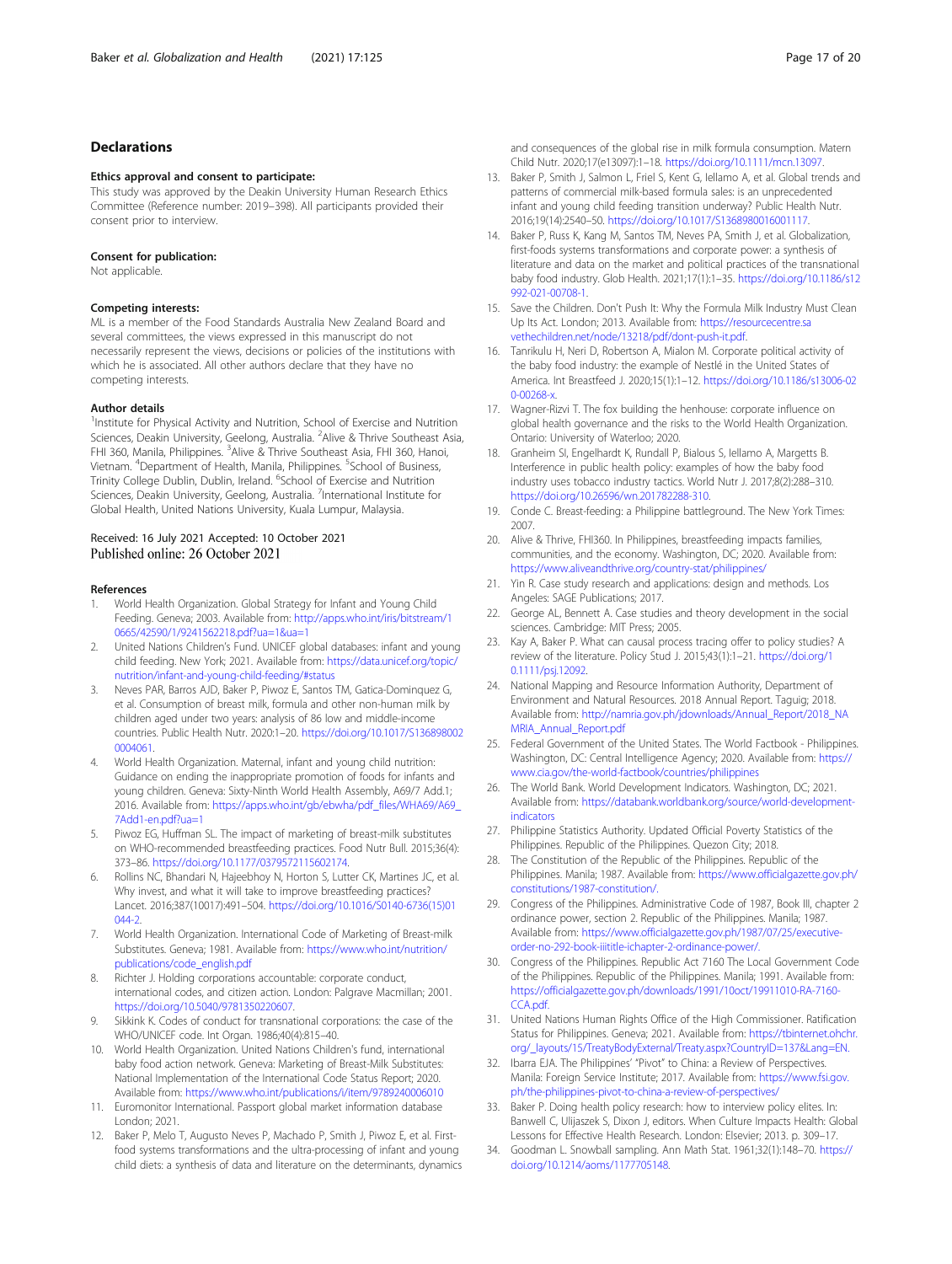- <span id="page-17-0"></span>35. Williamson NE. Breastfeeding trends and the breastfeeding promotion program in the Philippines. Int J Gynaecol Obstet. 1990;31(S1):35–41. [https://doi.org/10.1016/0020-7292\(90\)90073-T](https://doi.org/10.1016/0020-7292(90)90073-T).
- 36. Caterline J, Raymundo C, Cabigon J. Trends in fertility in the Philippines: an integrated analysis of four national surveys. Quezon: Population Institute, University of the Philippines; 1990.
- 37. Popkin BM, Akin JS, Flieger W, Wong EL. Breastfeeding trends in the Philippines, 1973 and 1983. Am J Public Health. 1989;79(1):32–5. [https://doi.](https://doi.org/10.2105/AJPH.79.1.32) [org/10.2105/AJPH.79.1.32](https://doi.org/10.2105/AJPH.79.1.32).
- 38. Philippine Statistical Authority. National Demographic and Health Surveys (1993-2017). Republic of the Philippines. Manila; 2017. Available from: [https://psa.gov.ph/content/national-demographic-and-health-survey-ndhs.](https://psa.gov.ph/content/national-demographic-and-health-survey-ndhs)
- 39. Food and Nutrition Research Institute, Department of Science and Technology. Expanded National Nutrition Survey. In: Results - nutritional status of Filipino infants and young children (0-23 months). Republic of the Philippines. Manila; 2019. Available from: [http://enutrition.fnri.dost.](http://enutrition.fnri.dost.gov.ph/site/uploads/2019%20ENNS%20Results%20Dissemination_Nutritional%20Status%20and%20Feeding%20%20Practices%20of%20Children%20Under%202.pdf) [gov.ph/site/uploads/2019%20ENNS%20Results%20Dissemination\\_](http://enutrition.fnri.dost.gov.ph/site/uploads/2019%20ENNS%20Results%20Dissemination_Nutritional%20Status%20and%20Feeding%20%20Practices%20of%20Children%20Under%202.pdf) [Nutritional%20Status%20and%20Feeding%20%20Practices%20of%2](http://enutrition.fnri.dost.gov.ph/site/uploads/2019%20ENNS%20Results%20Dissemination_Nutritional%20Status%20and%20Feeding%20%20Practices%20of%20Children%20Under%202.pdf) [0Children%20Under%202.pdf](http://enutrition.fnri.dost.gov.ph/site/uploads/2019%20ENNS%20Results%20Dissemination_Nutritional%20Status%20and%20Feeding%20%20Practices%20of%20Children%20Under%202.pdf).
- 40. United Nations Children's Fund, World Health Organization. Country experiences with the Baby-friendly Hospital Initiative - Compendium of case studies from around the world. New York; 2017. Available from: [https://sites.](https://sites.unicef.org/nutrition/files/BFHI_Case_Studies_FINAL.pdf) [unicef.org/nutrition/files/BFHI\\_Case\\_Studies\\_FINAL.pdf](https://sites.unicef.org/nutrition/files/BFHI_Case_Studies_FINAL.pdf)
- 41. Simpson-Hebert M, Hebert-Simpson M. Breastfeeding in the Philippines: trends and health issues. Philipp Sociol Rev. 1989;37(3/4):50–70.
- 42. Stewart JF, Popkin BM, Guilkey DK, Akin JS, Adair L, Flieger W. Influences on the extent of breast-feeding: a prospective study in the Philippines. Demography. 1991;28(2):181–99. <https://doi.org/10.2307/2061274>.
- 43. Griffin CC, Popkin BM, Spicer DS. Infant formula promotion and infantfeeding practices, Bicol region, Philippines. Am J Public Health. 1984;74(9): 992–7. <https://doi.org/10.2105/AJPH.74.9.992>.
- 44. Simpson-Hebert M, En C, Lp M. Infant feeding in metro Manila, Vol. 1: infant feeding decisions, infant health and family planning among low income families. Manila: Ramon Magsaysay Award Foundation; 1986.
- 45. Popkin BM, Fernandez ME, Avila JL. Infant formula promotion and the health sector in the Philippines. Am J Public Health. 1990;80(1):74-5. [https://](https://doi.org/10.2105/AJPH.80.1.74) [doi.org/10.2105/AJPH.80.1.74.](https://doi.org/10.2105/AJPH.80.1.74)
- 46. Raya RR. The Philippine breastfeeding struggle continues. Lancet. 2008; 371(9615):794–5. [https://doi.org/10.1016/S0140-6736\(08\)60358-X](https://doi.org/10.1016/S0140-6736(08)60358-X).
- 47. Datinguinoo VM. Tempest in a (feeding) bottle. Online; Philippine Center for Investigative Journalism; 2006. Available from: [https://old.pcij.org/stories/](https://old.pcij.org/stories/tempest-in-a-feeding-bottle/) [tempest-in-a-feeding-bottle/.](https://old.pcij.org/stories/tempest-in-a-feeding-bottle/)
- 48. Sobel HL, Iellamo A, Raya RR, Padilla AA, Olivé JM, Nyunt US. Is unimpeded marketing for breast milk substitutes responsible for the decline in breastfeeding in the Philippines? An exploratory survey and focus group analysis. Soc Sci Med. 2011;73(10):1445–8. [https://doi.org/10.1016/j.](https://doi.org/10.1016/j.socscimed.2011.08.029) [socscimed.2011.08.029.](https://doi.org/10.1016/j.socscimed.2011.08.029)
- 49. Philippine Pediatric Society. Letter from Joselyn A Eusebio, to MA. Rosario Singh-Vergeire, Undersecretary of Health, Alternative Chair, Inter-Agency Committee on EO51, Department of Health. 2020.
- 50. Department of Health. Milk Code violations database. Republic of the Philippines. Manila; 2021.
- 51. McLaughlin AJ, Andrews VL. Studies on Infant Mortality. Philipp J Sci. 1910; 5(2):149–61.
- 52. Nestlé. Nestlé History; 2021. Available from: [https://www.nestle.com.ph/a](https://www.nestle.com.ph/aboutus/history) [boutus/history.](https://www.nestle.com.ph/aboutus/history)
- 53. Anonymous. Nutricia, Europe's no.1 brand for Early Life Nutrition is now in the Philippines; Inquirer.net: 2019.
- 54. Supreme Court of the Philippines. G.R. No. 173034 Pharmaceutical and Health Care Association of the Philippines, petitioner, Vs. Health Secretary Francisco T. Duque III; Health Under Secretaries Dr. Ethelyn P Nieto, Dr. Margarita M. Galon, Atty. Alexander A/ Padilla, & Dr. Jade F. Del Mundo; and Assistant Secretaries Dr. Mario C. Villaverde, Dr. David J. Lozada, and Dr Nemesio T. Gako, respondents. Republic of the Philippines. Manila; 2007. Available from: [https://la](https://lawphil.net/judjuris/juri2007/oct2007/gr_173034_2007.html) [wphil.net/judjuris/juri2007/oct2007/gr\\_173034\\_2007.html.](https://lawphil.net/judjuris/juri2007/oct2007/gr_173034_2007.html)
- 55. International Labor Organization, United Nations Children's Fund, European Union. Module 6 - Making sense of the Philippine Milk Code - Understanding the provisions of Executive Order 51 (1986) and its RIRR (2006). Geneva; 2015. Available from: [https://www.ilo.org/wcmsp5/groups/](https://www.ilo.org/wcmsp5/groups/public/%2D%2D-asia/%2D%2D-ro-bangkok/%2D%2D-ilo-manila/documents/publication/wcms_515116.pdf) [public/%2D%2D-asia/%2D%2D-ro-bangkok/%2D%2D-ilo-manila/documents/](https://www.ilo.org/wcmsp5/groups/public/%2D%2D-asia/%2D%2D-ro-bangkok/%2D%2D-ilo-manila/documents/publication/wcms_515116.pdf) [publication/wcms\\_515116.pdf](https://www.ilo.org/wcmsp5/groups/public/%2D%2D-asia/%2D%2D-ro-bangkok/%2D%2D-ilo-manila/documents/publication/wcms_515116.pdf).
- 56. Office of the Solicitor General. Draft Memorandum G.R. No. 173034 PHAP vs Health Secretary (Milk Code). Republic of the Philippines. Makati; 2007.
- 57. Pharmaceutical and Healthcare Association of the Philippines. PHAP Members; 2021. Available from: <https://www.phap.org.ph/members/>.
- 58. Pharmaceutical and Healthcare Association of the Philippines. Letter to Her Excellency President Gloria Macapagal Arroyo - Proposed Revised Implementing Rules of Executive Order No 51 Position Paper. Makati; 2006.
- 59. Pharmaceutical and Healthcare Association of the Philippines. Letter to Congressman Junie E Cua, Chairman Committee on Trade & Industry, House of Representatives. Makati; 2006.
- 60. Department of Trade and Industry Philippines. Letter to Hon. Junie E. Cua, Chairman Committee on Trade and Industry, House of Representatives - Revised Implementing Rules and Regulations of Executive Order 51. Makati; 2006.
- 61. Nestlé Philippines. Letter from Nandkishore, D, Chairman and CEO, Nestlé Philippines, to Hon. Antonio Yapha Jr, Chairman of the Committee on Health, and Hon. Junie E Cua, Chairman of the Committee on Trade and Industry, House of Representatives - House bill No. 5314 and House Bill No. 5714. Makati; 2006.
- 62. International Formula Council. Letter from Mardi Mountford, President, to Ann Veneman, Executive Director, United Nations Children's Fund. Atlanta; 2006.
- 63. Jimenez CS. Profit vs public health when infant formula tastes sour. Bus Mirror Perspect: 2007.
- 64. International Baby Food Action Network, International Code Documentation Centre. ICDC Legal Update. Penang; 2008. Available from: [https://www.](https://www.ennonline.net/attachments/766/legal-update-jan-2008.pdf) [ennonline.net/attachments/766/legal-update-jan-2008.pdf](https://www.ennonline.net/attachments/766/legal-update-jan-2008.pdf)
- 65. US Chamber of Commerce. Letter from Thomas J. Donohue, President and Chief Executive, to H.E. Gloria Macapagal Arroyo, President, Republic of the Philippines2006.
- 66. Esguerra CV. US pressure on infant milk formula bared. Inquirer: 2006.
- 67. Department of Foreign Affairs, Office of American Affairs. Letter from Rey Carandang to Hon. Francisco T. Duque III, Secretary, Department of Health. Republic of the Philippines. Pasay; 2006.
- 68. Courtesy call. Manila Standard. 2006.
- 69. Alipui N. Letter to the editor PHAP item quotes false 'UNICEF reports'. Manila Times: 2006.
- 70. Pharmaceutical and Healthcare Association of the Philippines. Breastmilk is recommended for infants - PHAP supports world breastfeeding week. The Philippine Star: 2007.
- 71. Anonymous. Study shatters myths on breastfeeding. Manila Standard. 2007.
- 72. Department of Health. Department of Health Circular 2008–0006 Amendments to Department Circular No. 2007–0276 Dated 07, December 2007, Re: Guidelines for the Labeling of Breastmilk Substitutes, Infant Formula, Other Milk Products, Food and Beverages, and Other Related Products Within the Scope of E.O. 51, Otherwise Known as the "Milk Code". Republic of the Philippines. Manila; 2008. Available from: [https://www.fda.gov.ph/wp-content/uploads/2021/05/](https://www.fda.gov.ph/wp-content/uploads/2021/05/Department-Circular-No.-2008-0006.pdf) [Department-Circular-No.-2008-0006.pdf](https://www.fda.gov.ph/wp-content/uploads/2021/05/Department-Circular-No.-2008-0006.pdf).
- 73. Department of Health. Department Circular No. 2007-0272 dated 17 December 2007, Re: Containers and Labels of Milk Products Within the Scope of EO 51 Otherwise Known as the "Milk Code". Republic of the Philippines. Manila; 2007.
- 74. Ong, J. A Wolf in Sheep's Clothing? Chronicles of a Nursing Mom: 2010. Available from: [http://www.chroniclesofanursingmom.com/2010/10/wolf-in](http://www.chroniclesofanursingmom.com/2010/10/wolf-in-sheeps-clothing.html)[sheeps-clothing.html](http://www.chroniclesofanursingmom.com/2010/10/wolf-in-sheeps-clothing.html).
- 75. Infant & Pediatric Nutrition Association of the Philippines. Infant & Pediatric Nutrition Association of the Philippines - Our Story. Makati; 2021. Available from: [http://ipnap.org/our-story/.](http://ipnap.org/our-story/)
- 76. Asia Pacific Infant and Young Child Nutrition Association. Our Members. Singapore; 2021. Available from: [https://apiycna.org/category/about-us/our](https://apiycna.org/category/about-us/our-member/)[member/.](https://apiycna.org/category/about-us/our-member/)
- 77. International Special Dietary Foods Industries. About us; 2021. Available from: [https://www.isdi.org/about/.](https://www.isdi.org/about/)
- 78. Department of Health, Office of the Secretary. Memorandum. Republic of the Philippines. Manila; 2011.
- 79. Department of Justice. Secretary Opinion No. 29, series 2012. Republic of the Philippines. Makati; 2012.
- 80. Department of Justice. Secretary Opinion No. 69, series 2012. Republic of the Philippines. Makati; 2012.
- 81. Department of Health, Office of the Secretary. Memorandum strict enforcement on the use of intellectual property-registered trademarks of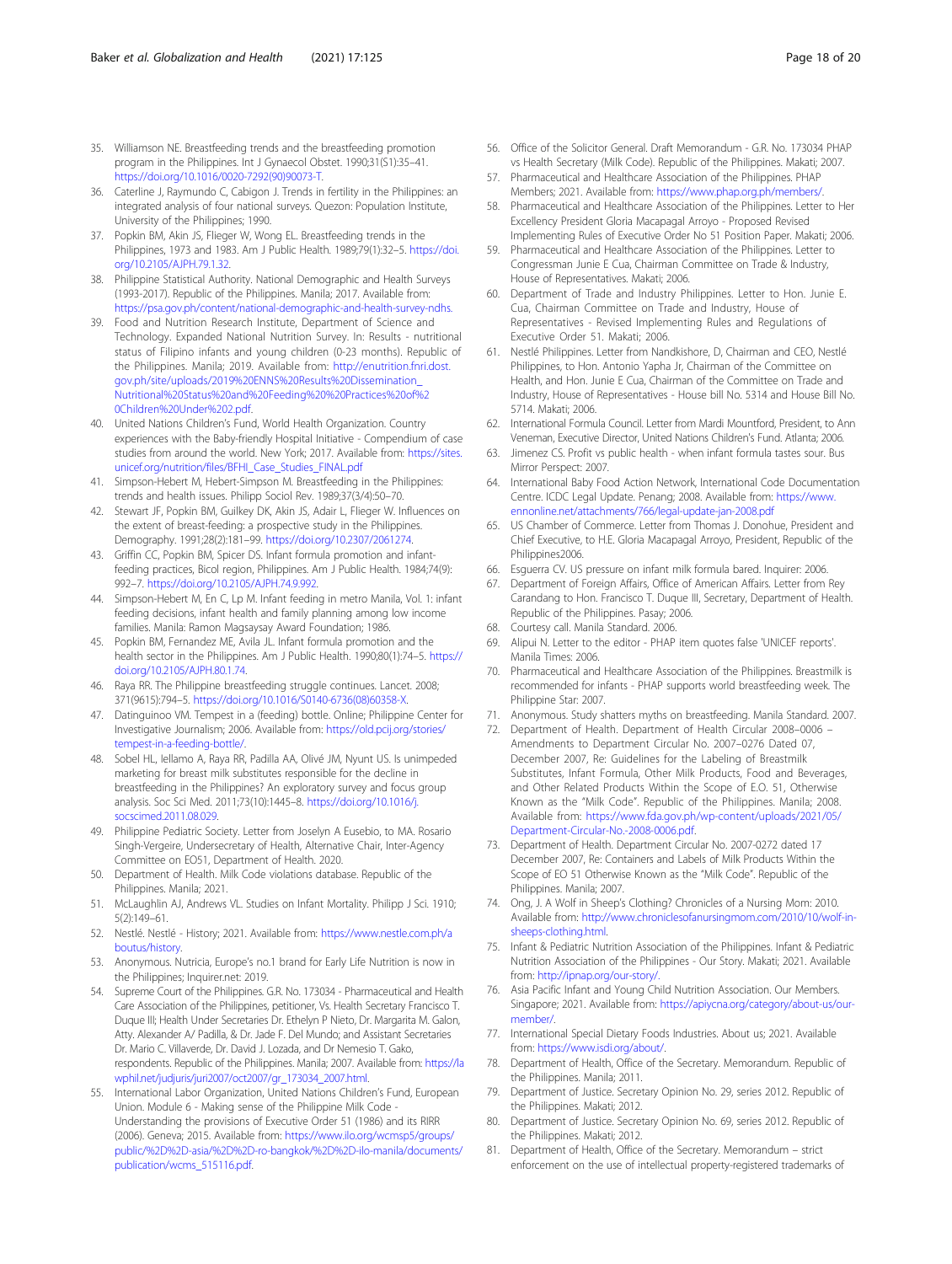<span id="page-18-0"></span>Milk products that contain health and nutrition claims or that may undermine breastfeeding and breastmilk (Sept. 10, 2012), hereinafter, "PHDOH memorandum (Sept. 10, 2012): Republic of the Philippines"; 2012.

- 82. World Health Organization, Regional Office for the Western Pacific. Breastfeeding in the Philippines: a critical review. Manila; 2013. Available from: <https://apps.who.int/iris/handle/10665/208256>
- 83. House of Representatives. An Act Promoting a Comprehensive Program on Breastfeeding Practices and regulating the Trade, Marketing and promotions of Certain Foods for Infants and Children. Republic of the Philippines. Quezon; 2012.
- 84. Ong, J. Notes from the Milk Monster Bill Hearing. Chronicles of a Nursing Mom: 2012. Available from: [https://chroniclesofanursingmom.wordpress.](https://chroniclesofanursingmom.wordpress.com/2012/09/12/notes-from-the-milk-monster-bill-hearing/) [com/2012/09/12/notes-from-the-milk-monster-bill-hearing/](https://chroniclesofanursingmom.wordpress.com/2012/09/12/notes-from-the-milk-monster-bill-hearing/).
- 85. Infant & Paediatric Nutrition Association of the Philippines. Position paper on the Milk Code Revisions. Makati; 2012. Available from: [http://www.ipnap.](http://www.ipnap.org.ph/?q=node/26) [org.ph/?q=node/26](http://www.ipnap.org.ph/?q=node/26)
- 86. World Health Organization Representative Office in the Philippines, United Nations Children's Fund Philippines. DOH, WHO, UNICEF alarmed over new bill on breastfeeding. Manila; 2012. Available from: [https://web.archive.org/](https://web.archive.org/web/20121102011917/www2.wpro.who.int/philippines/sites/maternal/who+joint+statement+with+doh+and+unicef+on+breastfeeding+bill.htm) [web/20121102011917/www2.wpro.who.int/philippines/sites/maternal/who+](https://web.archive.org/web/20121102011917/www2.wpro.who.int/philippines/sites/maternal/who+joint+statement+with+doh+and+unicef+on+breastfeeding+bill.htm) [joint+statement+with+doh+and+unicef+on+breastfeeding+bill.htm](https://web.archive.org/web/20121102011917/www2.wpro.who.int/philippines/sites/maternal/who+joint+statement+with+doh+and+unicef+on+breastfeeding+bill.htm)
- 87. House of Representatives, Press and Public Affairs Bureau. Solon fights for women's rights in revising milk code. Republic of the Philippines. Manila; 2012. Available from: [https://www.congress.gov.ph/press/details.](https://www.congress.gov.ph/press/details.php?pressid=6216) [php?pressid=6216.](https://www.congress.gov.ph/press/details.php?pressid=6216)
- 88. Anonymous. Women's group backs move to strengthen Milk Code. The Philippine Star: 2012.
- 89. Anonymous. Working Mothers Support Passage of Revised Milk Code. Manila Bulletin: 2012.
- 90. Department of Trade and Industry Philippines. Republic of the Philippines. Makati City; 2012. Available from: [http://archive.babymilkaction.org/pdfs/](http://archive.babymilkaction.org/pdfs/DTI_Philippines_301012_secure.pdf) [DTI\\_Philippines\\_301012\\_secure.pdf](http://archive.babymilkaction.org/pdfs/DTI_Philippines_301012_secure.pdf).
- 91. Kogan LA. The Philippines breastmilk substitute/supplement marketing framework violates WTO law (part 1 of 2). LexisNexis; 2013.
- 92. Ching C, Zambrano P, Nguyen TT, Tharaney M, Zafimanjaka MG, Mathisen R. Old tricks, new opportunities: how companies violate the international code of Marketing of Breast-Milk Substitutes and Undermine Maternal and child health during the COVID-19 pandemic. Int J Environ Res Public Health. 2021;18(5):2381. <https://doi.org/10.3390/ijerph18052381>.
- 93. Infant & Pediatric Nutrition Association of the Philippines. Memorandum of understanding. Makati; 2021.
- 94. Nestlé. Nestlé mounts P500 million Kasambuhay program for 1 million families. Manila; 2020. Available from: [https://www.nestle.com.ph/media/](https://www.nestle.com.ph/media/news/covid-kasambuhay-program) [news/covid-kasambuhay-program.](https://www.nestle.com.ph/media/news/covid-kasambuhay-program)
- 95. Department of Health, Office of the Secretary. Letter to the President and General Manager, Nestle Philippines - Cease and desist order. Republic of the Philippines. Manila; 2012.
- 96. Congress of the Philippines. Senate Bill No. 656. An Act Encouraging Corporate Social Responsibility, Providing Incentives Therefor. Republic of the Philippines. Manila; 2020. Available from: [https://www.officialgazette.gov.](https://www.officialgazette.gov.ph/downloads/2018/11nov/20181129-RA-11148-RRD.pdf) [ph/downloads/2018/11nov/20181129-RA-11148-RRD.pdf.](https://www.officialgazette.gov.ph/downloads/2018/11nov/20181129-RA-11148-RRD.pdf)
- 97. Philippine Coalition of Advocates for Nutrition Security. Letter to Senator Aquilino Pimentel III, Chairperson, Committee on Trade, Commerce, and Entrepreneurship. Position Paper of the Philippine Coalition of Advocates for Nutrition Security, Inc. on Senate Bill No. 656, "An Act Encouraging Corporate Social Responsibility, Providing Incentives Therefore, and for Other Purposes". Manila; 2020.
- 98. Ong, J. Sleeping with the Enemy? Chronicles of a Nursing Mom: 2010. Available from: [http://www.chroniclesofanursingmom.com/2010/09/](http://www.chroniclesofanursingmom.com/2010/09/sleeping-with-enemy_18.html) [sleeping-with-enemy\\_18.html.](http://www.chroniclesofanursingmom.com/2010/09/sleeping-with-enemy_18.html)
- 99. Anonymous. IPNAP introduces ethics committee members. Manila Standard Lifestyle: 2018.
- 100. Infant & Paediatric Nutrition Association of the Philippines. Letter to Hon. Janette P Loretto Garin, Secretary, Department of Health. Makati; 2016.
- 101. Infant & Pediatric Nutrition Association of the Philippines. Infant & Pediatric Nutrition Association of the Philippines: Letter to Dr Francisco T Duque III, Secretary, Department of Health. Makati; 2020.
- 102. President of the Philippines. Presidential Decree No. 491 Creating a National Nutrition Council and for other purposes. Republic of the Philippines. Manila; 1974. Available from: [https://www.officialgazette.gov.](https://www.officialgazette.gov.ph/1974/06/25/presidential-decree-no-491-s-1974/) [ph/1974/06/25/presidential-decree-no-491-s-1974/](https://www.officialgazette.gov.ph/1974/06/25/presidential-decree-no-491-s-1974/).
- 103. World Health Organization. WHA27.43 Infant nutrition and breast feeding. Geneva; 1974. Available from: [https://www.who.int/nutrition/topics/WHA2](https://www.who.int/nutrition/topics/WHA27.43_iycn_en.pdf) [7.43\\_iycn\\_en.pdf.](https://www.who.int/nutrition/topics/WHA27.43_iycn_en.pdf)
- 104. President of the Philippines. Executive Order No. 51, s.1986. Adopting A National Code of Marketing of Breastmilk Substitutes, Breastmilk Supplements and Related Products, Penalizing Violations Thereof, and For Other Purposes. Republic of the Philippines. Manila; 1986. Available from: [https://www.officialgazette.gov.ph/1986/10/20/executive-order-no-51-s-1](https://www.officialgazette.gov.ph/1986/10/20/executive-order-no-51-s-1986-2/) [986-2/.](https://www.officialgazette.gov.ph/1986/10/20/executive-order-no-51-s-1986-2/)
- 105. United Nations Human Rights Office of the High Commissioner. UN Treaty Body Database - Reporting status for Philippines. Geneva; 2021. Available from: [https://tbinternet.ohchr.org/\\_layouts/15/TreatyBodyExternal/](https://tbinternet.ohchr.org/_layouts/15/TreatyBodyExternal/Countries.aspx?CountryCode=PHL&Lang=EN) [Countries.aspx?CountryCode=PHL&Lang=EN](https://tbinternet.ohchr.org/_layouts/15/TreatyBodyExternal/Countries.aspx?CountryCode=PHL&Lang=EN).
- 106. United Nations Committee on the Rights of the Child. Committee on the Rights of the Child. Thirty-ninth session. Consideration of reports submitted by states parties under Article 44 of the Convention. Concluding observations: Philippines. Geneva; 2005. Available from: [https://tbinternet.](https://tbinternet.ohchr.org/_layouts/15/treatybodyexternal/Download.aspx?symbolno=CRC%2fC%2f15%2fAdd.259&Lang=en) [ohchr.org/\\_layouts/15/treatybodyexternal/Download.aspx?symbolno=](https://tbinternet.ohchr.org/_layouts/15/treatybodyexternal/Download.aspx?symbolno=CRC%2fC%2f15%2fAdd.259&Lang=en) [CRC%2fC%2f15%2fAdd.259&Lang=en](https://tbinternet.ohchr.org/_layouts/15/treatybodyexternal/Download.aspx?symbolno=CRC%2fC%2f15%2fAdd.259&Lang=en).
- 107. United Nations Committee on the Rights of the Child. Committee on the Rights of the Child. Fifty-second session. Consideration of reports submitted by states parties under Article 44 of the Convention. Concluding observations: Philippines. Geneva; 2009. Available from: [https://tbinternet.](https://tbinternet.ohchr.org/_layouts/15/treatybodyexternal/Download.aspx?symbolno=CRC%2fC%2fPHL%2fCO%2f3-4&Lang=en) [ohchr.org/\\_layouts/15/treatybodyexternal/Download.aspx?symbolno=](https://tbinternet.ohchr.org/_layouts/15/treatybodyexternal/Download.aspx?symbolno=CRC%2fC%2fPHL%2fCO%2f3-4&Lang=en) [CRC%2fC%2fPHL%2fCO%2f3-4&Lang=en](https://tbinternet.ohchr.org/_layouts/15/treatybodyexternal/Download.aspx?symbolno=CRC%2fC%2fPHL%2fCO%2f3-4&Lang=en).
- 108. Congress of the Philippines. Republic Act 7600 An act providing incentives to all government and private health institutions with rooming-in and breastfeeding practices and for other purposes. Republic of the Philippines. Manila; 1992. Available from: [https://pcw.gov.ph/assets/files/2020/03/](https://pcw.gov.ph/assets/files/2020/03/republic_act_7600.pdf?x83052) [republic\\_act\\_7600.pdf?x83052](https://pcw.gov.ph/assets/files/2020/03/republic_act_7600.pdf?x83052).
- 109. Congress of the Philippines. Republic Act No. 10028 An Act expanding the promotion of breastfeeding, amending for the purpose Republic Act No. 7600, otherwise known as "An Act providing incentives to all government and private health institutions with rooming-in and breastfeeding practices and for other purposes". Republic of the Philippines. Manila; 2010. Available from: [https://www.officialgazette.gov.ph/2010/03/16/republic-act-no-10028/.](https://www.officialgazette.gov.ph/2010/03/16/republic-act-no-10028/)
- 110. National Nutrition Council. Promote Good Nutrition (PGN). Republic of the Philippines. Manila; 2013. Available from: [https://www.nnc.gov.ph/plans-and](https://www.nnc.gov.ph/plans-and-programs/promote-good-nutrition-pgn#Children%E2%80%99s%20Emergency%20Relief%20and%20Protection%20Act)[programs/promote-good-nutrition-pgn#Children%E2%80%99s%2](https://www.nnc.gov.ph/plans-and-programs/promote-good-nutrition-pgn#Children%E2%80%99s%20Emergency%20Relief%20and%20Protection%20Act) [0Emergency%20Relief%20and%20Protection%20Act.](https://www.nnc.gov.ph/plans-and-programs/promote-good-nutrition-pgn#Children%E2%80%99s%20Emergency%20Relief%20and%20Protection%20Act)
- 111. Congress of the Philippines. Republic Act 11210 An Act increasing the maternity leave period to one hundred five (105) days for female workers with an option to extend for an additional thirty (30) days without pay, and granting an additional fifteen (15) days for solo mothers, and for other purposes. Republic of the Philippines. Manila; 2019. Available from: [https://www.officialgazette.gov.ph/downloads/201](https://www.officialgazette.gov.ph/downloads/2019/02feb/20190220-RA-11210-RRD.pdf) [9/02feb/20190220-RA-11210-RRD.pdf.](https://www.officialgazette.gov.ph/downloads/2019/02feb/20190220-RA-11210-RRD.pdf)
- 112. Congress of the Philippines. Republic Act 11148 An Act scaling up the national and local health and nutrition programs through a strengthened integrated strategy for maternal, neonatal, child health and nutrition in the first one thousand (1,000) days of life, appropriating fund therefor and for other purposes. Republic of the Philippines. Manila; 2018. Available from: [https://www.officialgazette.gov.ph/downloads/2018/11nov/20181129-](https://www.officialgazette.gov.ph/downloads/2018/11nov/20181129-RA-11148-RRD.pdf) [RA-11148-RRD.pdf](https://www.officialgazette.gov.ph/downloads/2018/11nov/20181129-RA-11148-RRD.pdf).
- 113. Gribble K. Supporting the Most vulnerable through appropriate infant and young child feeding in emergencies. J Hum Lact. 2017;34(1):40–6. [https://](https://doi.org/10.1177/0890334417741469) [doi.org/10.1177/0890334417741469.](https://doi.org/10.1177/0890334417741469)
- 114. Jimenez-David R. Breastfeeding: the facts. The Philippine Daily Inquirer: 2007.
- 115. Roxas V, Iellamo A. No to Milk Monster Campaign. World Breastfeeding Conference; New Delhi; 2012.
- 116. Mocon-Ciriaco C. 1st 'Milkletting' event held in Taguig. Business Mirror: 2019.
- 117. Mocon-Ciriaco C. 1st breastfeeding Olympics in the Philippines held in Taguig City. Business Mirror: 2019.
- 118. Jones T. Philippines holds mass breastfeeding event to combat child deaths. DW News: 2018.
- 119. Baby Milk Action. Campaign for ethical marketing; 1997. Available from: <http://archive.babymilkaction.org/CEM/compsept97.html#2>.
- 120. Reid L, Herder M. The speakers' bureau system: a form of peer selling. Open Med. 2013;7(2):e31–e9.